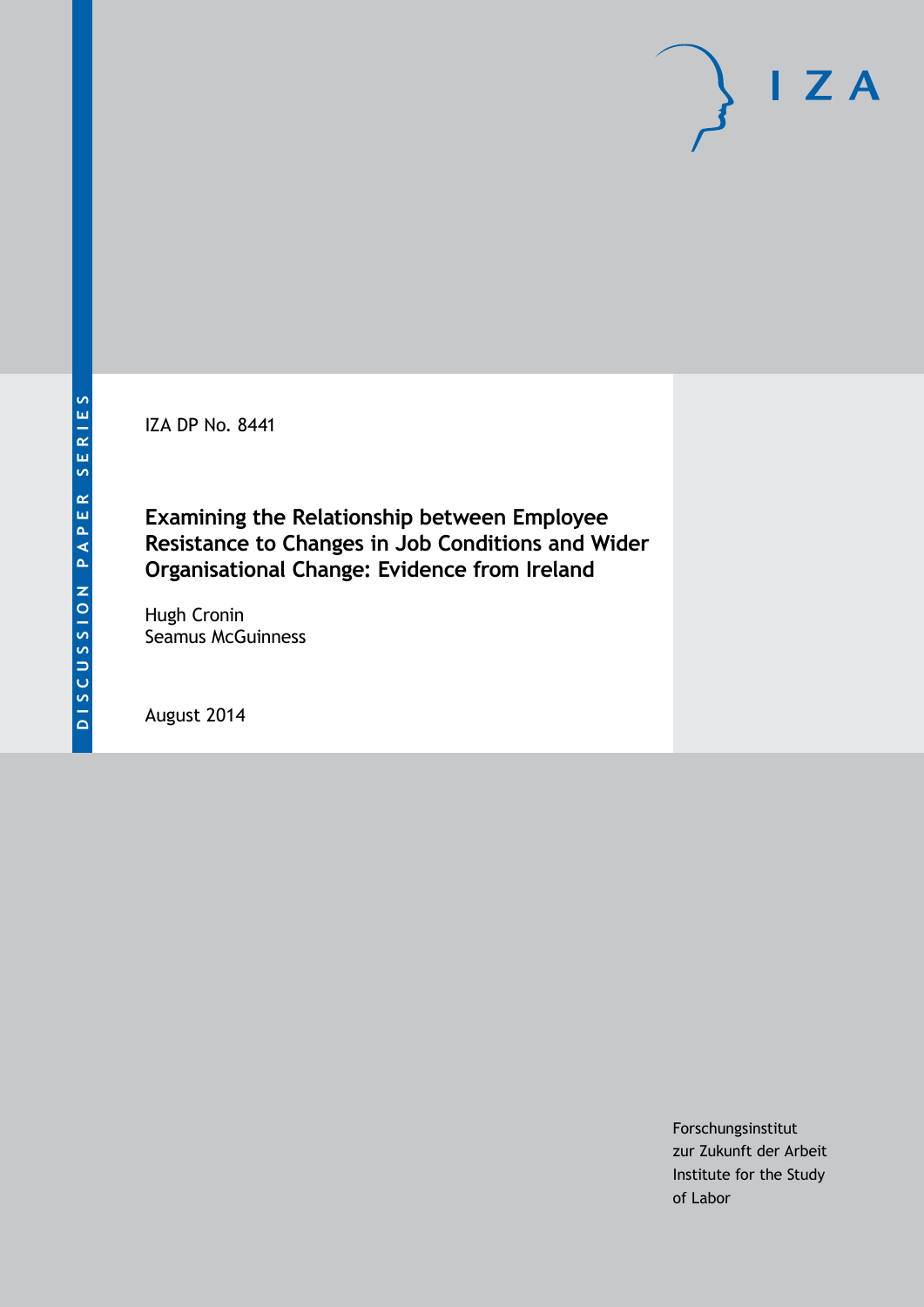# **Examining the Relationship between Employee Resistance to Changes in Job Conditions and Wider Organisational Change: Evidence from Ireland**

# **Hugh Cronin**

*Economic & Social Research Institute Dublin (Research Intern 2013)*

# **Seamus McGuinness**

*Economic & Social Research Institute Dublin, Trinity College Dublin, NILS, Flinders University and IZA*

> Discussion Paper No. 8441 August 2014

> > IZA

P.O. Box 7240 53072 Bonn Germany

Phone: +49-228-3894-0 Fax: +49-228-3894-180 E-mail: [iza@iza.org](mailto:iza@iza.org)

Any opinions expressed here are those of the author(s) and not those of IZA. Research published in this series may include views on policy, but the institute itself takes no institutional policy positions. The IZA research network is committed to the IZA Guiding Principles of Research Integrity.

The Institute for the Study of Labor (IZA) in Bonn is a local and virtual international research center and a place of communication between science, politics and business. IZA is an independent nonprofit organization supported by Deutsche Post Foundation. The center is associated with the University of Bonn and offers a stimulating research environment through its international network, workshops and conferences, data service, project support, research visits and doctoral program. IZA engages in (i) original and internationally competitive research in all fields of labor economics, (ii) development of policy concepts, and (iii) dissemination of research results and concepts to the interested public.

IZA Discussion Papers often represent preliminary work and are circulated to encourage discussion. Citation of such a paper should account for its provisional character. A revised version may be available directly from the author.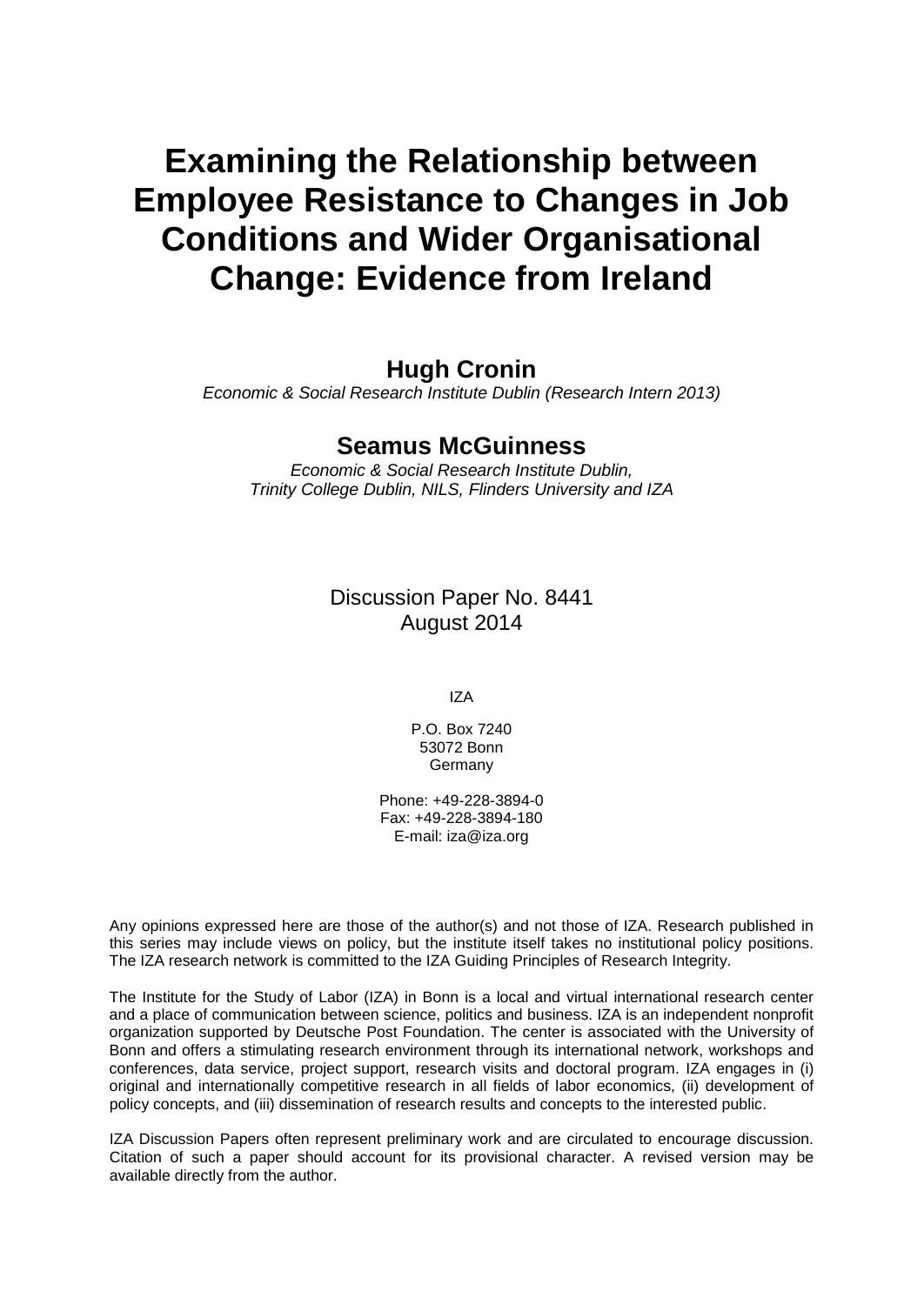IZA Discussion Paper No. 8441 August 2014

# **ABSTRACT**

# **Examining the Relationship between Employee Resistance to Changes in Job Conditions and Wider Organisational Change: Evidence from Ireland**

This paper uses a linked employer-employee dataset, the National Employment Survey, to examine the determinants of organisational change and employee resistance to change and, specifically, to examine the influence of employee inflexibility on the implementation of firmlevel policies aimed at increasing competitiveness and workforce flexibility. Key finding arising from the research is that while workforce resistance to job-related change often forces firms to seek alternative means of achieving labour flexibility, there appears little that firms can do to prevent such resistance occurring. The presence of HRM staff, consultation procedures, wage bargaining mechanisms, bullying and equality polices etc were found to have little impact on the incidence of workforce resistance to changes in job conditions.

JEL Classification: J31, J51, J53

Keywords: workforce resistance, organisational change, linked employer-employee data

Corresponding author:

Seamus McGuinness Economic and Social Research Institute Whitaker Square Sir John Rogerson's Quay Dublin 2 Ireland E-mail: [Seamus.McGuinness@esri.ie](mailto:Seamus.McGuinness@esri.ie)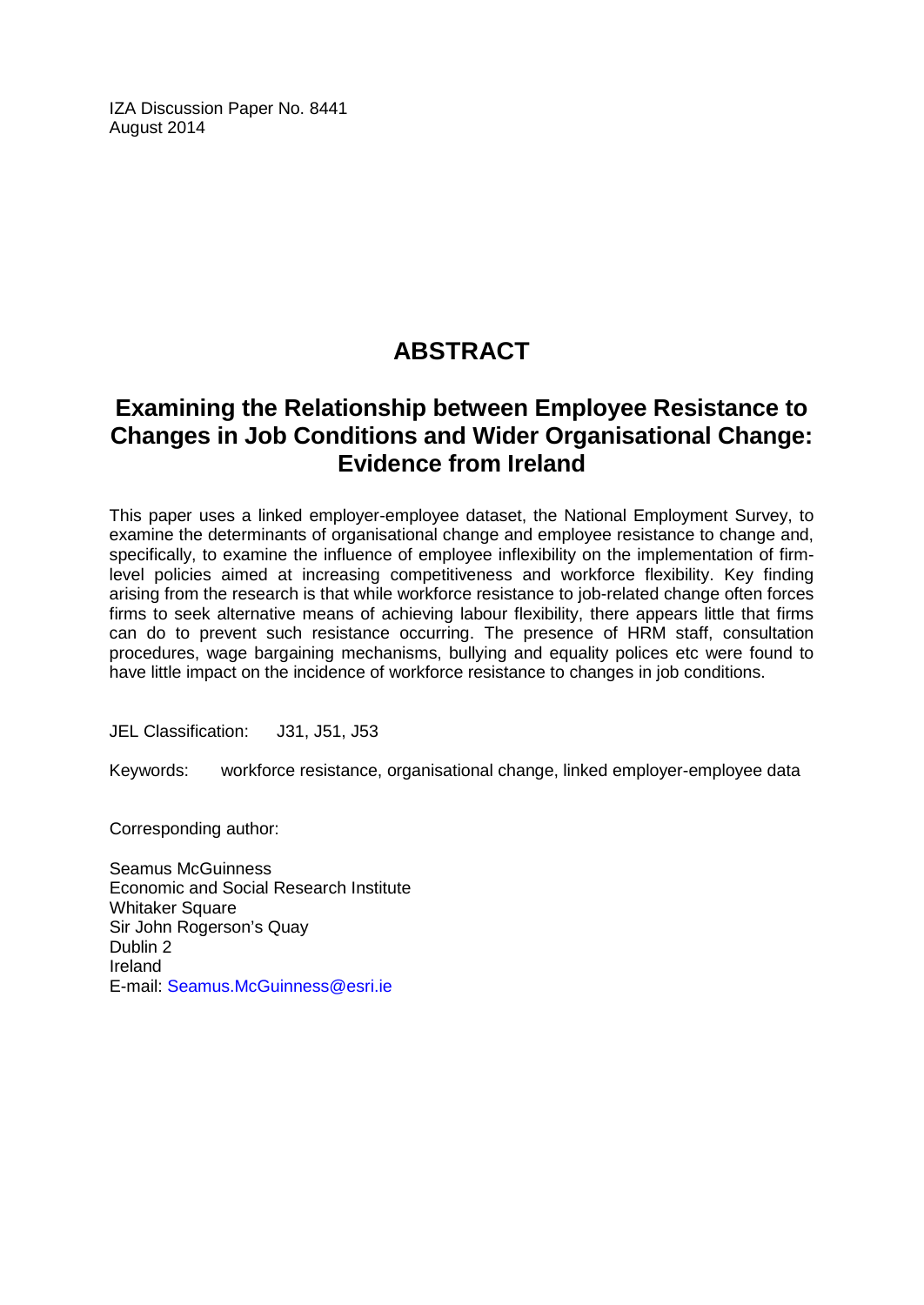## **Background and Introduction**

Ireland's economic difficulties have been well documented. The international financial collapse had a severe effect on Ireland, the combination of a banking crises and the bursting of a property bubble led to a dramatic fall in economic output and a rapid rise in unemployment. The crises began to be felt by firms towards the latter part of 2008, the data point relevant to this study, with GDP falling by 2% in that year.

Within a deteriorating economic environment, firms - both domestic and foreign-owned struggle to maintain competitiveness, particularly given that wages remain downwardly rigid even in times of recession (Babecky *et al*., 2009, 2010; 2012; Bertola *et al*., 2010; Christopoulou *et al*., 2010; Autor and Katz, 1999; Fuss, 2008). The majority of the research has found that wage levels generally exhibit downward rigidity, with the probability of wage cuts being lower the more skilled the worker. In terms of theoretical frameworks, downward wage rigidity is consistent with a number of theoretical labour market models such as the efficiency wage theory (Shapiro and Stiglitz, 1984), adverse selection theory (Weiss, 1980) and insider-outsider theory (Lindbeck and Snower, 1988). Consistent with the international evidence, a recent study confirmed that both real average wages and average labour costs increased in Ireland during the course of the recession (Bergin et al, 2012). Given the inflexibility of earnings, it stands to reason that firms tend to seek to improve competitiveness during a recession primarily through other forms of organisational change. In addition, Pfeffer (1994) notes that, with a decreasing competitive advantage provided by traditional sources of success such as product and process technology, how the workforce is managed is comparatively more important. The ability of firms to implement organisational change will undoubtedly be impacted by the extent of co-operation of the workforce which, itself, may be a function of many factors such as the nature and scale of HRM practices, bargaining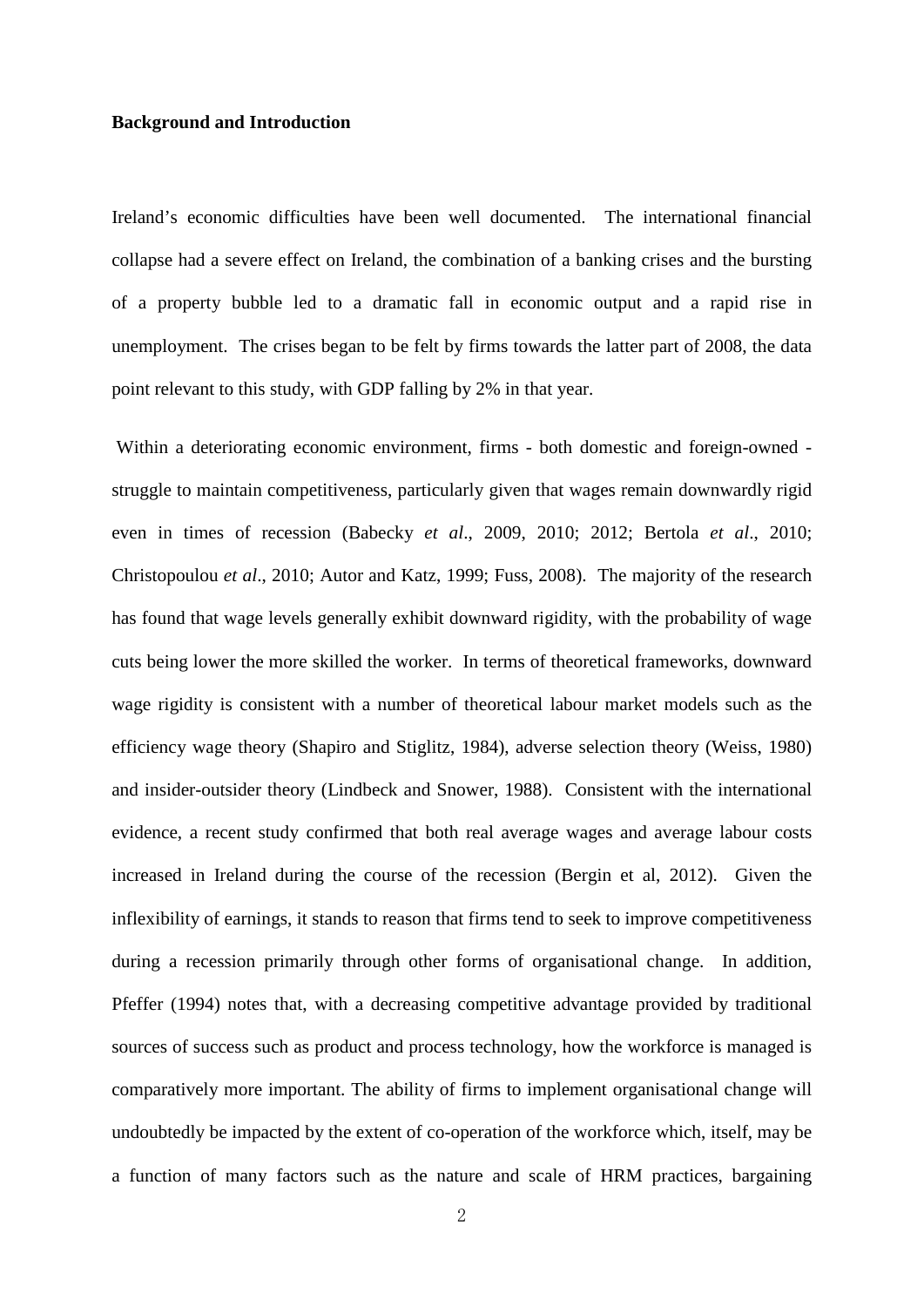arrangements and industrial sector etc. Nevertheless, the link between workforce resistance and organisational change is under-researched perhaps due to a lack of available data that allows for a linking of employee sentiment to firm-level management strategies. This paper utilises data from a matched employer-employee survey captured at the beginning of the Irish downturn in October 2008. The study captures activity at the very beginning of the economic crises, when the decline in output was still relatively modest and the scale of the recession to come remained largely unforeseen. The research provides a unique assessment of the determinants of firm-level organisational change over a range of dimensions related to employee performance and, more importantly, measures the extent to which such change was impeded or stimulated as a consequence of levels of workforce resistance.

There is a relatively limited literature relating workforce resistance to organisational change. Dow and Perotti (2008) develop a theoretical construct of resistance to change by attempting to explain why established firms fail to adjust to take advantage of opportunities when new firms typically succeed. Dow and Perotti (2008) argues that radical adjustment of assets within the firm can create winners and losers and, consequently, employees whose skills are less valued as a result of proposed changes will tend to resist. The paper predicts modest shifts in the role of different skills can be implemented by consensus but that the likelihood of success diminishes as the desired shift gets larger. Choi (2011) reviews the literature on attitude and organisational change using the keywords 'readiness for change', 'commitment to change', 'openness to change' and 'cynicism about organisational change'. The review highlights research that demonstrates that change-specific commitments, such as commitment to change and cynicism about organisational change, are better predictors of either support for change or resistance to it than general attitudes, such as organisational commitment and organisational cynicism. Choi (2011) concludes that, given their propensity to evolve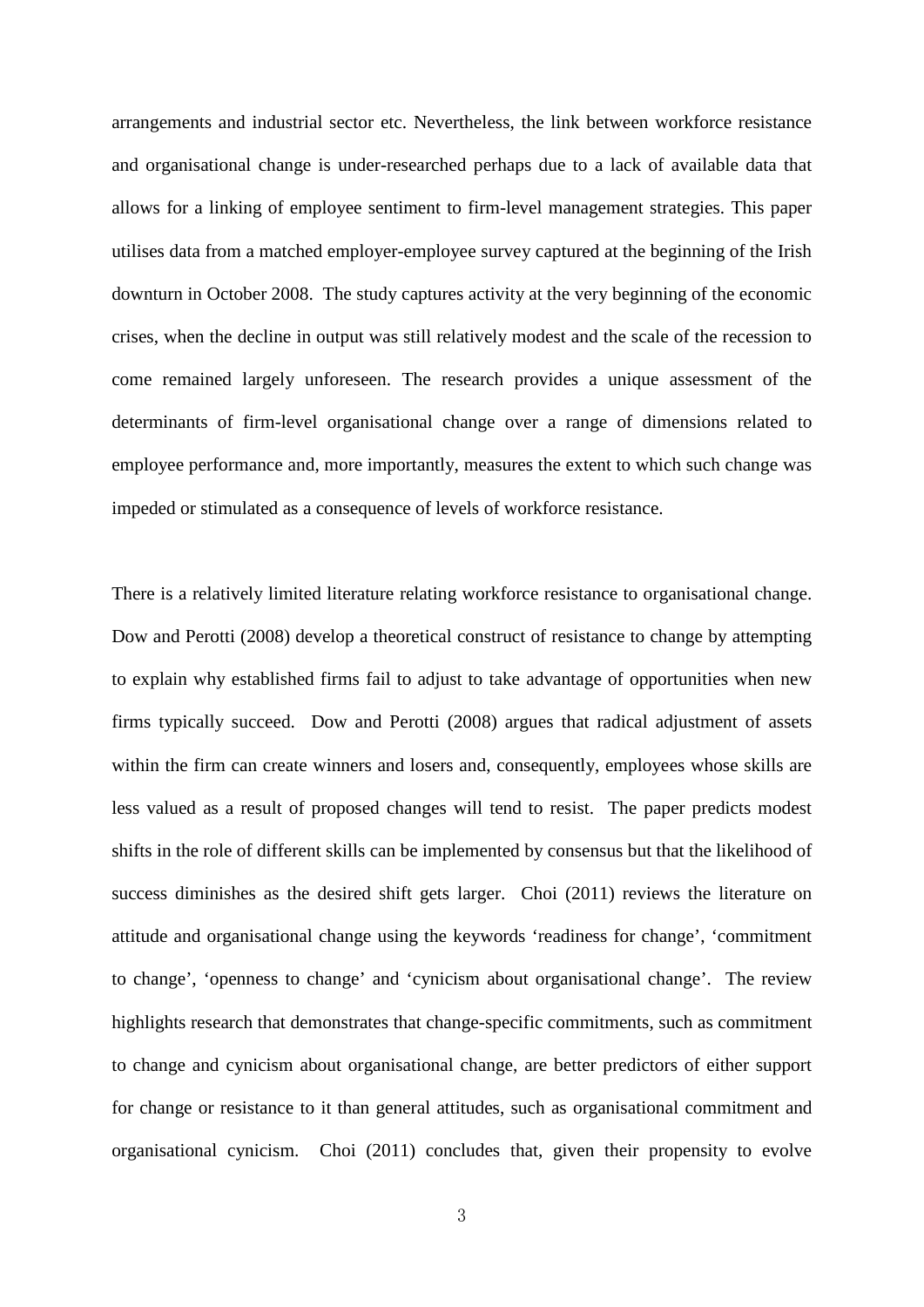according to the situation, attitudes to change are better conceptualised as states rather than personality traits.

A number of studies have sought to indentify the determinants of resistance to change, some of which have linked workforce resistance with employee level performance. Iverson (1996), tests a causal model predicting employees' acceptance of organisational change in a public hospital in Australia. Using multiple regression, he finds that the most important determinant of acceptance to organisational change is union membership, with members less accepting than non-members. Oreg (2003) developed a measurement scale relating individual worker characteristics to resistance to change across and identifies four reliable factors: routine seeking, emotional reaction to imposed change, cognitive rigidity and short-term focus. Kunze et al (2013) interrogate the assumption of a correlation between age and resistance to change using the scale developed by Oreg (2003). The findings of Kunze et al (2013) contradict the common stereotype of older employees being more resistant to change and the authors suggest this may be due to older employees being more stable and better able to cope with negative emotional reactions to change. The study also finds tenure and occupational status have positive coefficients for resistance to change, while the examination of how resistance to change interacts with individual performance finds individual resistance to change has negative consequences, such as lower efficiency, higher absenteeism due to health problems and the emergence of fewer new ideas. Wanberg and Banas (2000) find that while the characteristic of resilience is not predictive of a more positive view of a given change, it is related to higher levels of change acceptance.

Finally, a number of papers examine the impact of organisational change on workers, thus providing some further understanding of the motivation for resistance. Black et al (2004) find that firms that implement high-performance practices compensate at least some of their workers for such work practices but that there is a significant association between such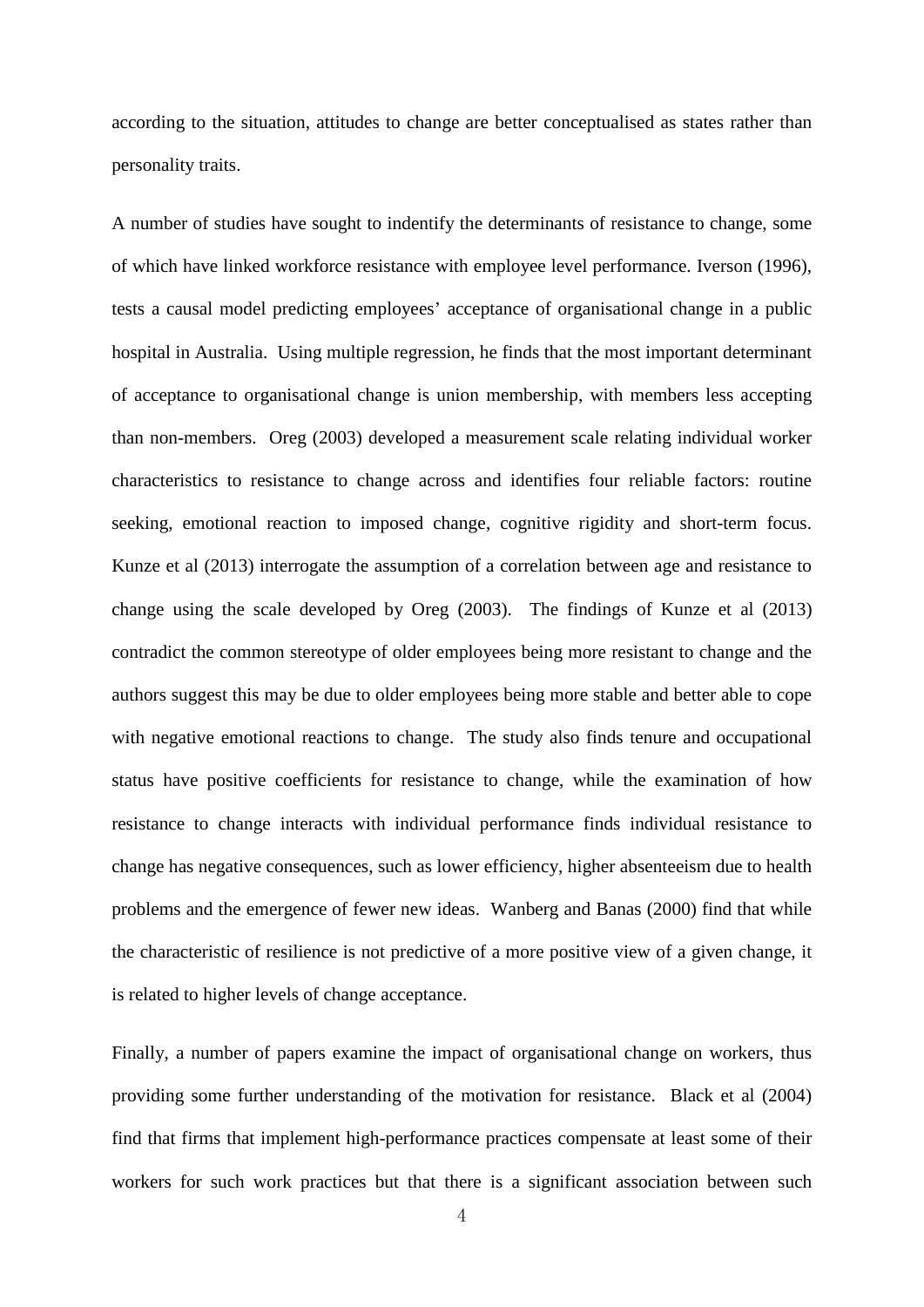practices and increased wage inequality. Secondly, they find that some forms of organisational change, such as self-managed teams and job rotation, tend to reduce employment levels within the firm. Bryson et al (2013) use a linked employee-employer dataset to study the effects of organisational change on employee well-being in the private sector. The paper finds that change can be introduced without adversely affecting the employee's job-related anxiety by engaging with employees when implementing change but only where one or more unions operate in the workplace. Otherwise, organisational change always increases job-related anxiety.

# **Data and Methods**

The objectives of this paper are two-fold: firstly, we model the determinants of workforce resistance to job-related change and, secondly, we assess the impacts of such resistance on the probability that firms will implement various wider forms of organisational change. The data is taken from the October 2008 National Employment Survey (NES) and captures the very beginning of the Irish economic recession, when the need for organisational restructuring was likely to be relatively high. The NES is a linked employee-employer survey that is nationally representative of the distribution of employers in Ireland. The employer sample is drawn from the CSO's Central Business Register. Selected firms are asked to extract a systematic sample of employees from payrolls. The dataset covers 10,000 employers and 100,000 employees and the sample generated is representative of the proportion of companies in each economic sector and size class. The employer questionnaire requested information on employee earnings, hours worked and occupation. Information was also obtained on firm size, sector, the use of pay agreements, HRM procedures etc. Employees were issued with a separate questionnaire within which they provided information on age, gender, educational attainment, employment status (part-time or full-time), length of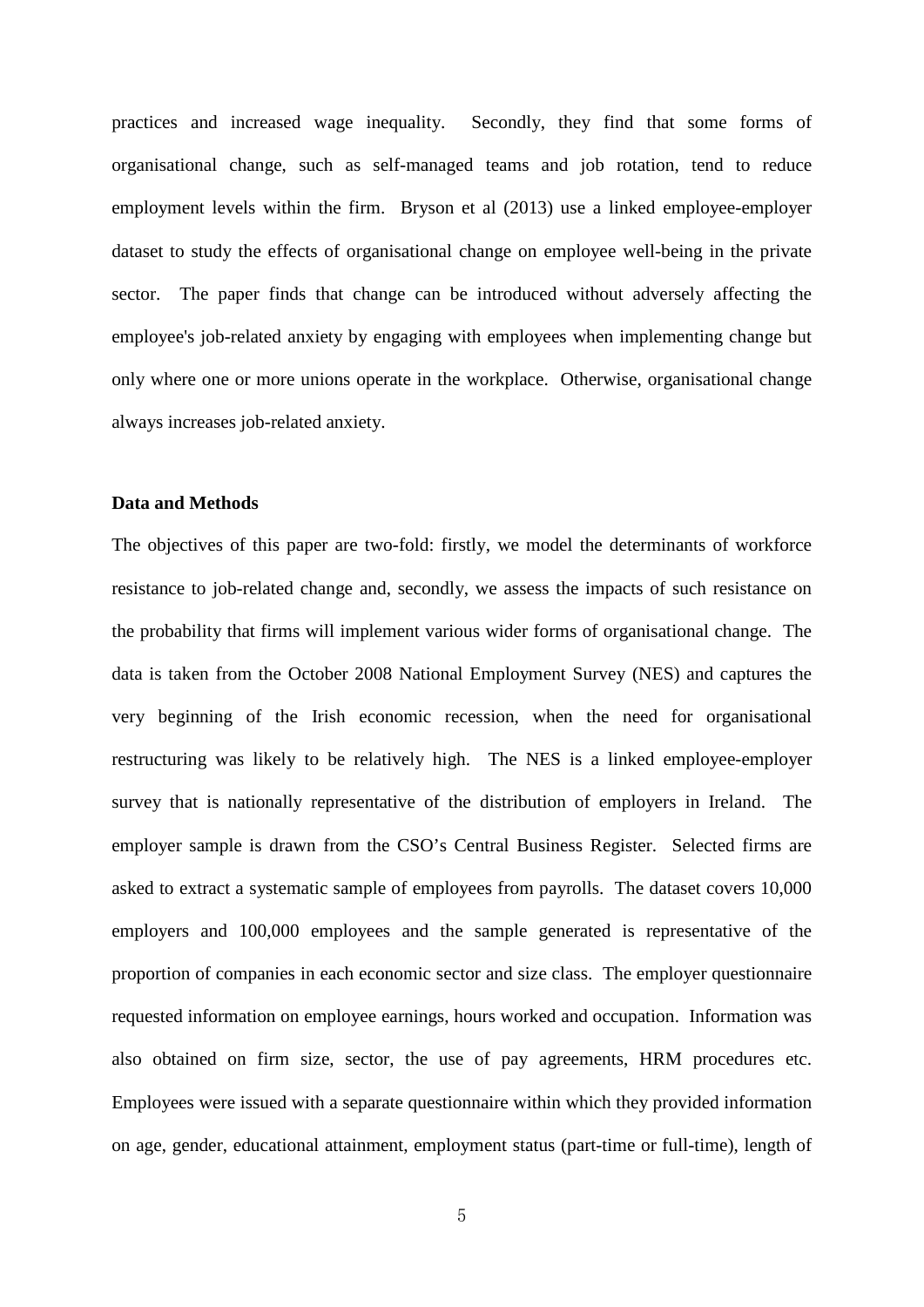time in paid employment, length of service with current employer and also other job-related characteristics (for example, trade union membership, shift-work etc).

 The October 2008 survey includes modules on employee resistance and organisational change, with separate employer and employee questions. Employers were asked "Has your business experienced any of the following forms of change in 2008?" with the respondent then providing dichotomous response to nine suggestions: (1) a greater reliance on temporary workers, (2) a greater reliance on part-time workers, (3) an increase in overtime hours, (4) a reduction in the number of management levels, (5) a greater reliance on job-rotation and multi-tasking, (6) a greater reliance on external suppliers of products/services (outsourcing), (7) a downsizing the operation, (8) an increases in the level of staff absenteeism, and (9) increases in the level of involuntary staff turnover<sup>1</sup>. With respect to employee resistance to job-related change, employees were asked "If the following changes were implemented in your workplace over the next two years, how acceptable would you find: (1) an increase in your level of responsibility for your workload, (2) an increase in the level of technology involved in your work, (3) an increase in the level of supervision of your work, (4) an increase in the level of skills necessary to carry out your job, (5) having to work more unsociable hours, (7) an increase in your authority to make decisions, (8) changes to terms and conditions of your employment. In response, employees had the options of 'acceptable', 'not acceptable' and no response.

Given that our objective is to identify the factors that influence workforce resistance and the subsequent impact of such resistance on various forms of organisational change, we reduce

 $\overline{a}$ 

<span id="page-7-0"></span> $1$  As changes in the levels of absenteeism and staff turnover are not determined by management, these are not subsequently included as measures of organisational change. Similarly, down-sizing is not considered as this may also be an exogenous influence largely outside of management control.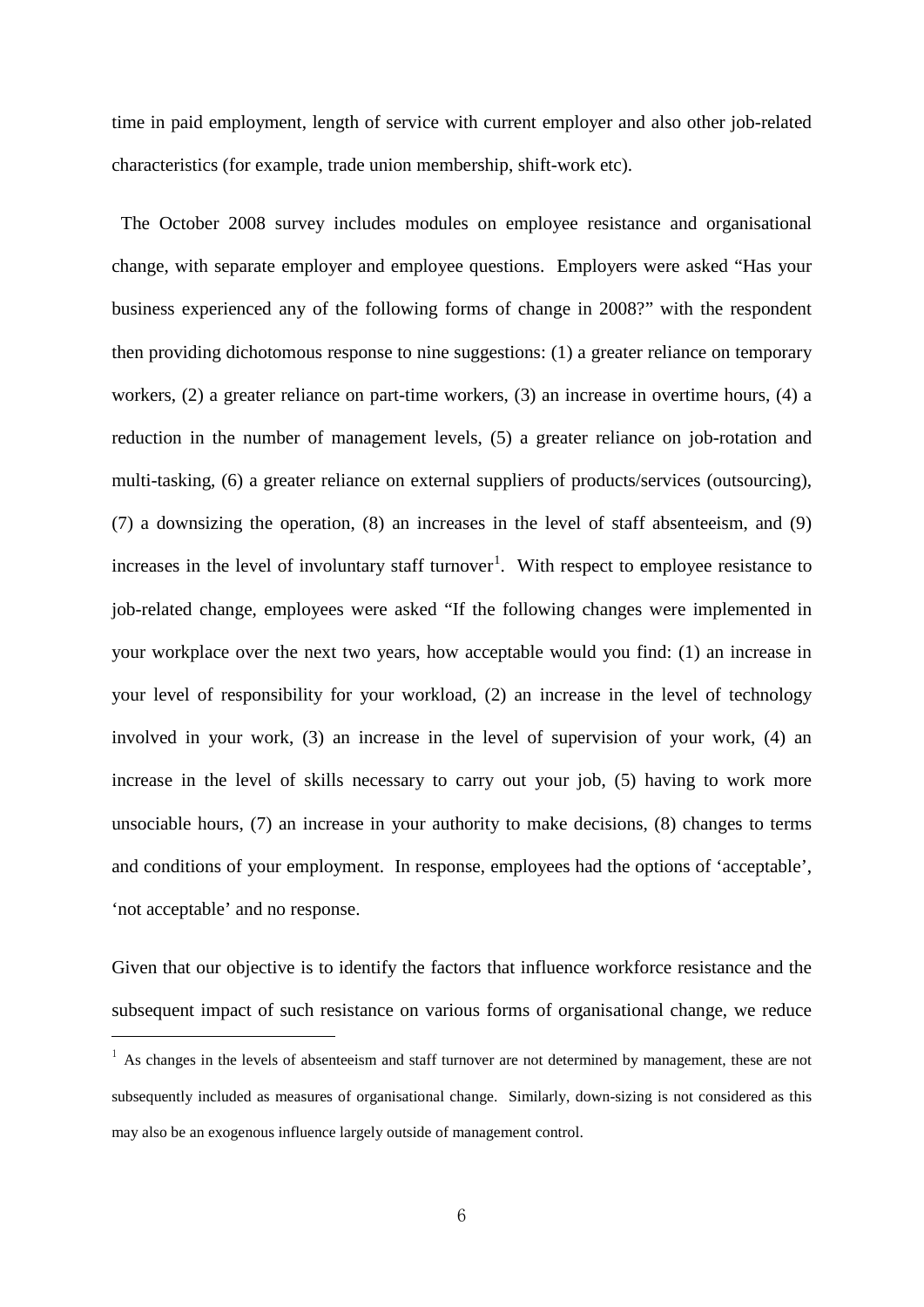our linked employer-employee data to the level of the firm by retaining one observation per organisation. In doing so, our employee resistance terms now relate to the average level of resistance within the employing organisation. We retain information from the employer survey and derive a range of organisational average variables based on the employee responses within each organisation. We apply establishment-level weights to our firm-level observations to ensure that our data is representative of the population of firms in Ireland during 2008. Our sample is restricted to private sector organisations only on the grounds that public sector organisations are more insulated from market forces and thus both employees and managers are likely to behave differently both in terms of resistance to change and the need for organisational reform. After exclusions for missing data etc, we retain an effective sample of 4,035 firms.

Moving onto the econometric analysis, our specifications are based around the assumption that our key outcome variables (workforce resistance and organisational change) at the level of the firm will be driven by a combination of the human capital characteristics of the workforce and a range of organisational attributes. Given this, we begin by estimating equation 1 where the dependant variable is binary in nature and indicates that the firm has a incidence of workforce resistance to change in specific areas of job performance that places it in the top quartile of resistant firms. The choice of the cut-off point is somewhat arbitrary - nevertheless, it is fair to conclude that firms selected in this manner can be classified as having the most resistant workforces. Equation 1 is estimated for each of the 7 job-related areas of potential reform. Resistance is modelled as a function of the firm-level characteristics, measured either in terms of variables derived from average employee responses (H), which typically reflect the firm's human capital such as average levels of education and experience, or single response measures (F) taken from the employer survey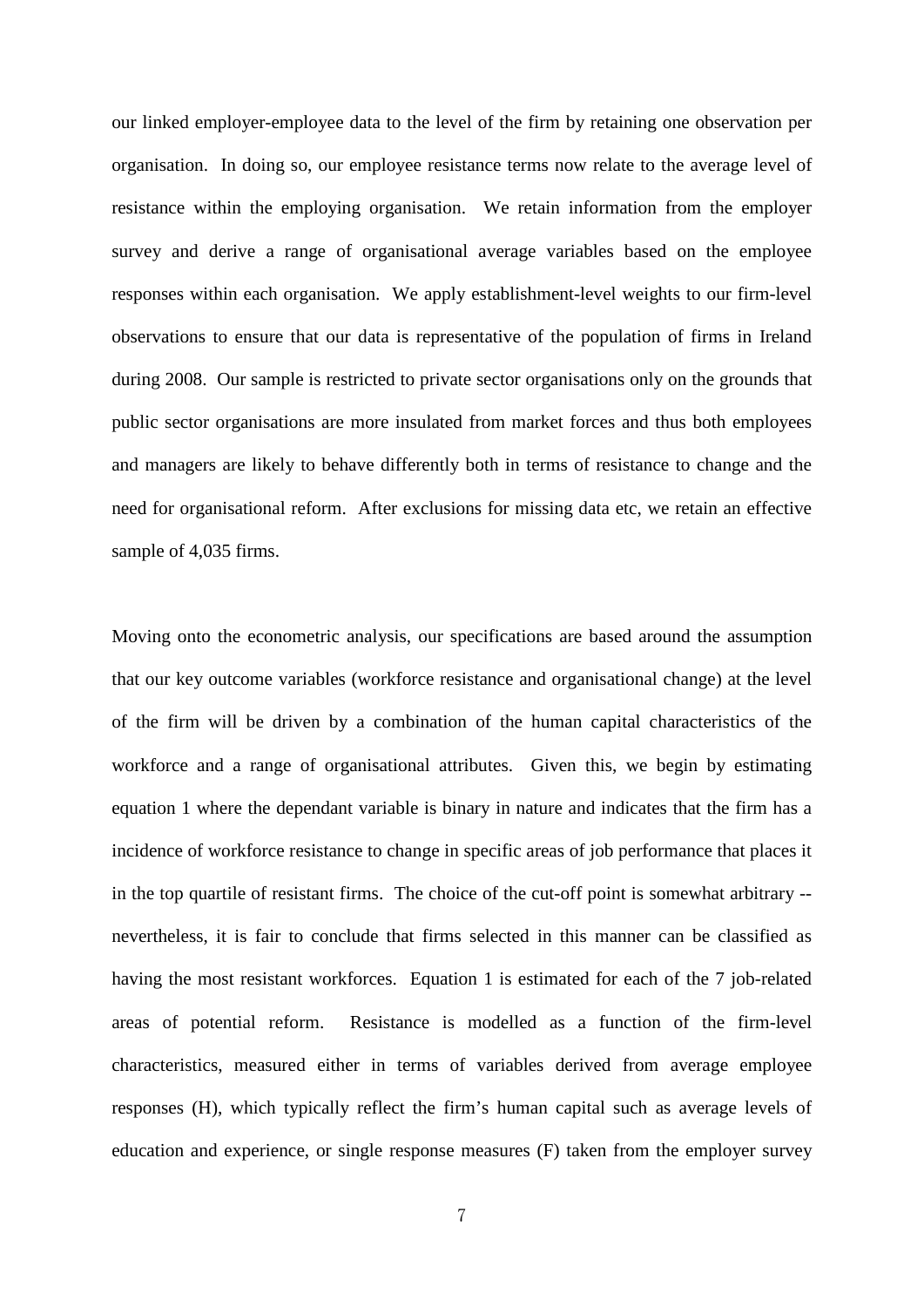which capture firm-level characteristics such as firm size, sector, HRM practices etc. Subsequent to identifying the drivers of employee level resistance, we then estimate equation 2, which models the determinants of firm-level organisational change as a function of firmlevel characteristics (H and F) and the binary measures of employee resistance to change (Res). On the grounds that organisational change may be non-random with respect to employee resistance i.e. firms may select into various modes of organisational change based on their observable characteristics which may also be related to levels of employee resistance, a Heckman selection adjustment is added to the models. The selection terms are derived by extracting inverse Mills ratios from equation 1. In order to ensure that the models are properly identified, equation 1 includes a number of additional controls that are omitted from equation  $2^2$  $2^2$  (see Puhani, 2000).

$$
\operatorname{Re} s = \alpha + \beta_1 \overline{H} + \beta_2 F + \varepsilon \qquad (1)
$$

$$
Orgch = \alpha + \beta_1 \overline{H} + \beta_2 F + \beta_3 \operatorname{Re} s + \lambda \operatorname{Re} s + \varepsilon \tag{2}
$$

### **Results**

 $\overline{a}$ 

Table 1 reports the average proportions of employees stating that a specific change in employment conditions is unacceptable by industrial sector. There was a relatively low level of variation in the level of workforce resistance to change on the various dimensions of employment conditions, with between 20 and 25 per cent of workers indicating that they would resist any attempt to alter aspects of their employment (Table 1). At 20 per cent,

<span id="page-9-0"></span><sup>&</sup>lt;sup>2</sup> The exclusions instruments should ideally have a theoretical basis. In our models we adopt management and individual development programmes and employee incentive schemes such as profit sharing, share incentive, group incentives (productivity incentives based in group performance) and individual incentives (bonuses etc) on the grounds that while such measures may impact employee resistance they will be relatively unimportant in a firms decision to implement change.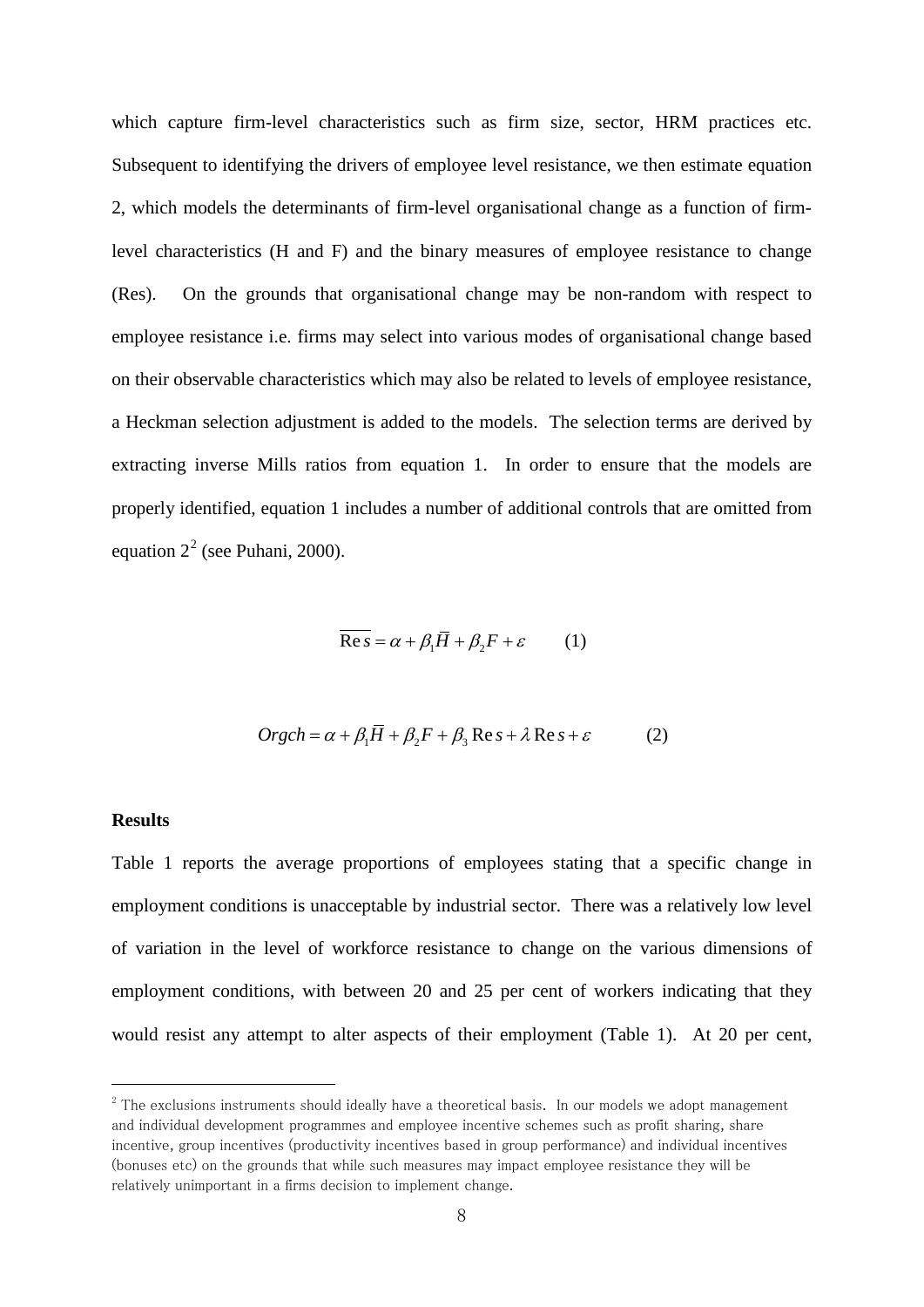workforce resistance was lowest with respect to proposed increases in the number of unsociable hours worked. At 26 percent, workforce resistance was most pronounced with respect to any increase in the skill content of jobs.

There was some substantial variation in the extent of workforce resistance to altered employment conditions across sectors. Subjective resistance was somewhat higher than average in the Financial and Insurance industry, particularly with respect to potential changes to terms and conditions and increases in unsociable hours. Conversely, workforce resistance to many dimensions of job-related change was lower than average within the Construction sector, perhaps reflecting a higher tolerance for harsher working conditions among construction workers. With respect to specific dimensions of workforce resistance across sectors, the potential introduction of new technologies was associated with low levels of resistance in the Real Estate, Professional and Construction industries. Employees in the Health and Social Care sector appeared relatively hostile to the introduction of additional technologies or increased job autonomy.

Table 2 cross-tabulates workforce resistance to changing job conditions by organisational size and demonstrates, very clearly, that workforce resistance across all dimensions of change is strongly and positively correlated with organisational size.

# **<Insert Table 1 around here>**

## **<Insert Table 2 around here>**

Table 3 presents the result from equation 1, which models the determinants of employee resistance at the level of the firm across a range of areas related to job performance. The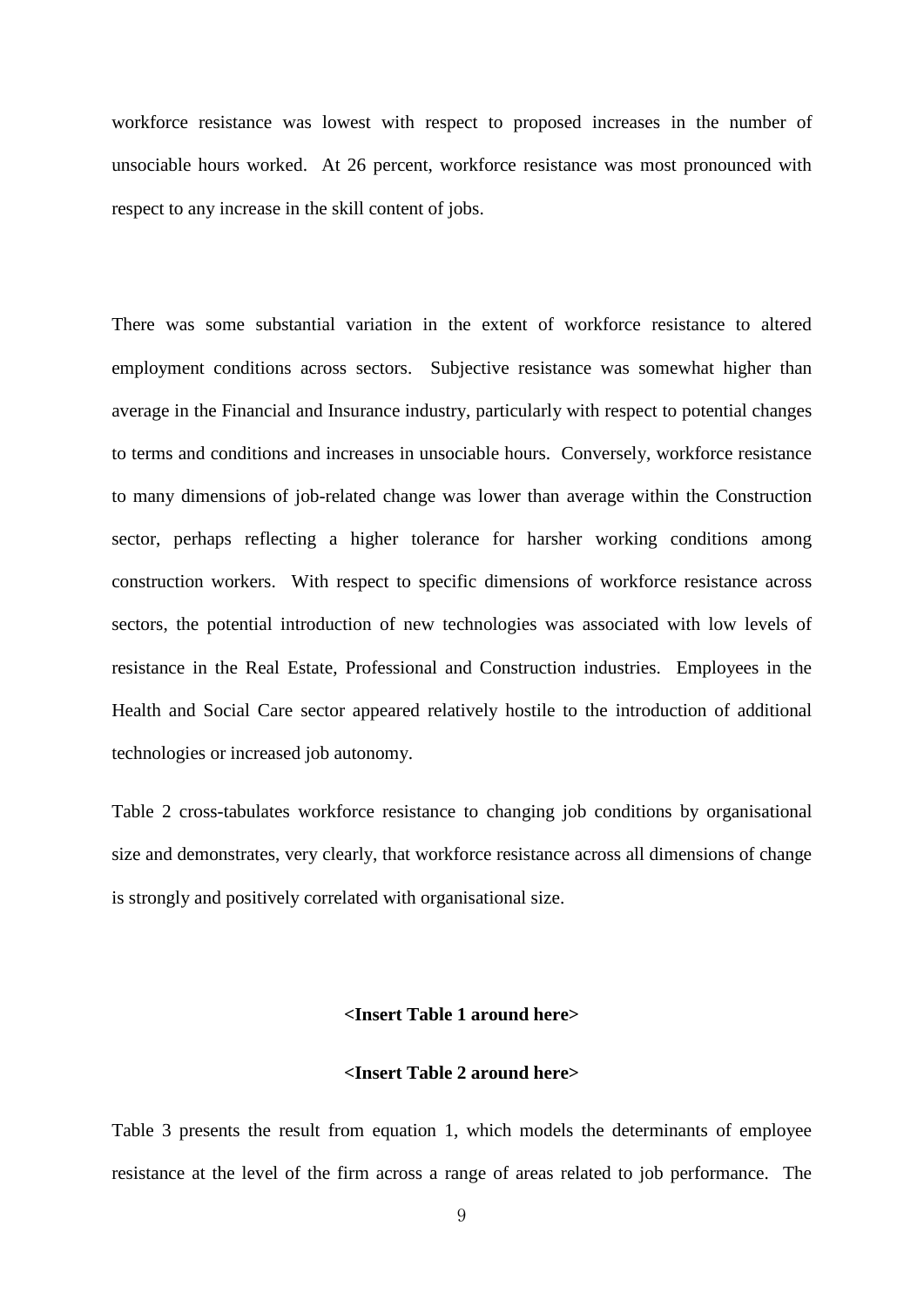dependant variable takes the value 1 if the proportion of employees indicating that they would find change in a particular area unacceptable lies above the  $75<sup>th</sup>$  percentile, and zero otherwise<sup>[3](#page-9-0)</sup>. As such, the models identify the characteristics of highly resistant firms. We estimate the model using a binary variable, as opposed to the continuous alternative, in order to facilitate the Heckman adjustment in equation 2; nevertheless, the results from a model estimated using a continuous dependant variable are comparable to those presented in Table  $3^4$  $3^4$ . . The explanatory variables in our model capture the education and experience composition of the firm, existing work practices, management/HRM structures and employee incentive schemes.

A number of variables are significant with respect to all or most dimensions of workforce resistance, specifically, resistant firms tended to employ lower shares of educated workers. Similarly, a relatively high level of workforce resistance to change in various dimensions of employment conditions was consistently more common in larger firms. Pay levels were largely unimportant; however, workforce resistance to the introduction of new technologies was lower in higher paying firms. Firms employing higher shares of more experience - typically older -- workers were more likely to experience workforce resistance to any increases in workloads or changes to terms and conditions.

Interestingly, both trade union density and the presence of collective bargaining arrangements were not consistently related to workforce resistance; nevertheless, some

 $\overline{a}$ 

<span id="page-11-1"></span><sup>&</sup>lt;sup>3</sup> The exception relates to the variable capturing resistance to an increase in skill requirements. The distribution of this measure was highly skewed to the left and, consequently, the cut-off point was raised to above the  $90<sup>th</sup>$  percentile in this case.<br><sup>4</sup> Results available from the authors.

<span id="page-11-0"></span>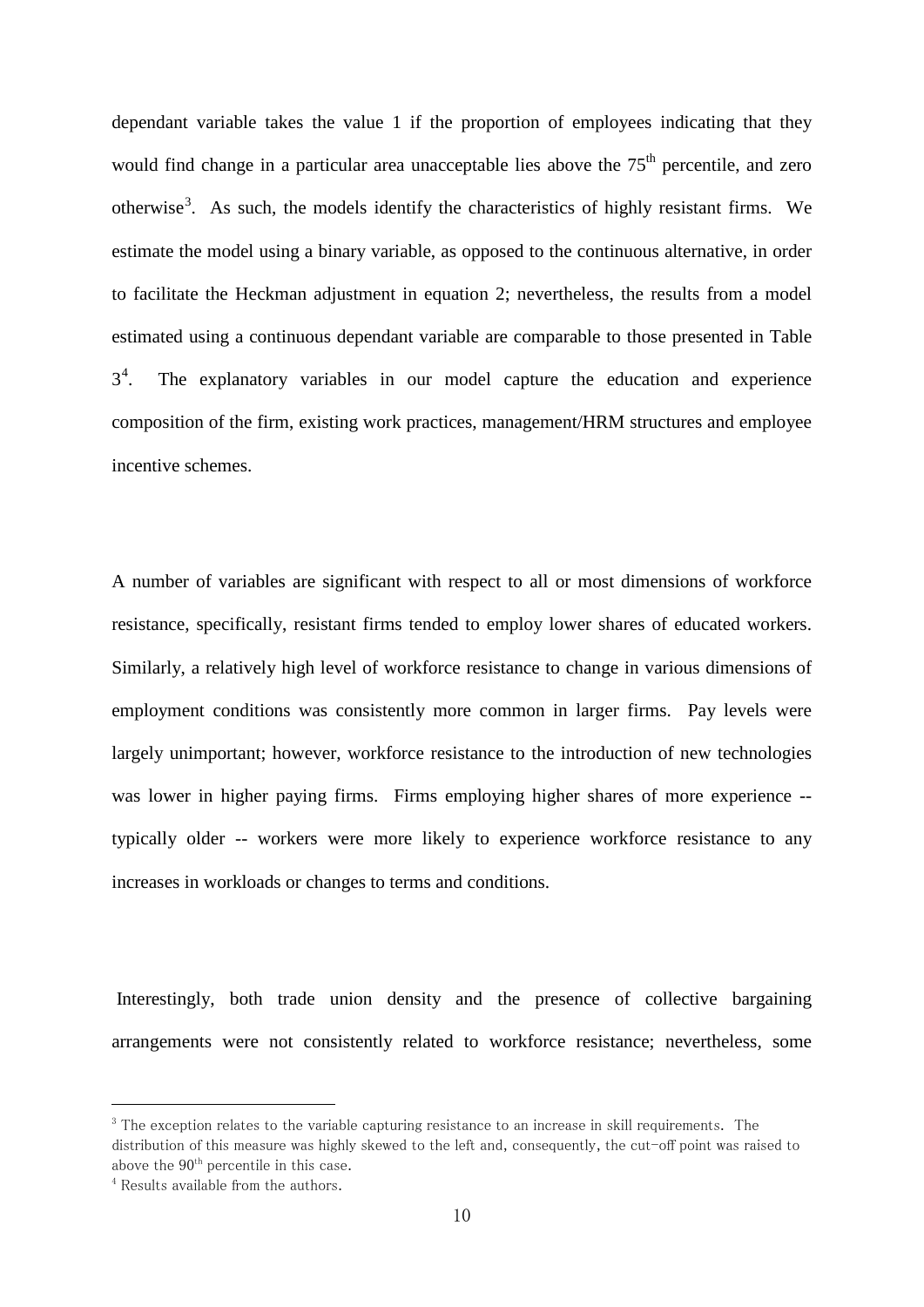results were detected. In line with prior expectations, workforce resistance to proposed changes in terms and conditions was positively related to trade union density. The presence of collective wage bargaining arrangements was also found to raise workforce resistance to any proposed change involving increases in either the skill requirements of jobs or levels of supervisory responsibility. Employee consultation also had little impact; however, the collection of worker suggestions was related to a 7 per cent reduction in the probability of workforce resistance to any proposed increases in workloads. The share of workers employed in HRM and the existence of management development procedures had minimal or no impact on workforce resistant to potential changes in employment conditions. The presence of equality policies within the organisation tended to lower the probability of workforce resistance to increases in levels of supervisory responsibility; however, no impacts were found with regard to bullying, health or grievance policies. Organisations implementing individual performance management systems were somewhat less likely to have a workforce resistant to the introduction of new technologies into existing jobs.

The presence of certain financial incentive schemes was found to have some impact on the probability of workforce resistance to changes in working conditions -- specifically, the higher the proportion of employees in profit sharing schemes, the lower probability of resistance across most dimensions of change However, individual incentive schemes raised the likelihood of workforce resistance to any proposed changes in levels of supervision, terms and conditions of employment and skill requirements. The presence of group incentive schemes also exerts a positive impact with regard to resistance to any proposed increase in supervisory requirements. Presumably, if efforts are rewarded on a group basis, this reduces the incentive to take on supervisory duties. Finally, with respect to the Industrial sector, in line with the descriptive statistics, the probability of workforce resistance across most dimensions of change was higher within the Information and communication industry.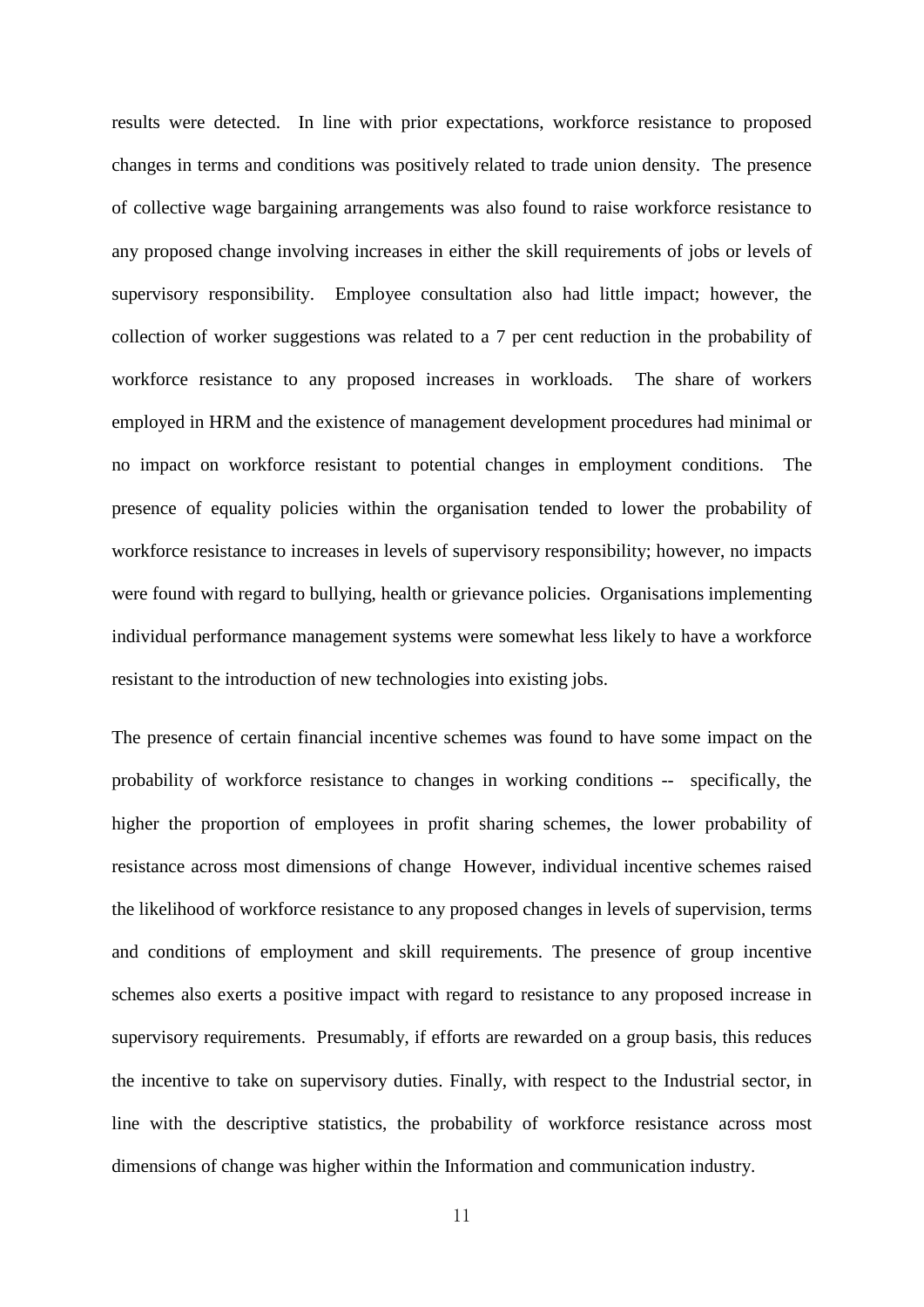## **<Insert Table 3 around here>**

In Table 4, we model the probability that firms implementing a range of strategies related either the increased labour force flexibility or downsizing. The explanatory variables again include a range of firm-level characteristics; however, we now also include measures of workforce resistance to examine the hypothesis that employee-level inflexibility to changes in job conditions can stimulate, or inhibit, some forms of change related to labour flexibility and competitiveness. As the dependant variables are binary in nature, we estimate probit models (equation 2). We augment the model with inverse Mills ratios (taken from equation 1) to control for the possibility that firms that are workforce resistant will possess characteristics that are also correlated with organisational change. Failure to control for these selection effects may result in biased estimates of the impact of workforce resistance on wider organisational change.

The results from the organisational change models are presented in Table 4. Although the models are well specified, there are few consistent impacts with respect to general firm-level characteristics. Nevertheless, some patterns were evident. Larger firms were more likely to have increased their use of temporary and part-time workers, to have increased their reliance on job rotation/multi-tasking and reduced management levels in the preceding period. Firms employing more experienced staff were less likely to have increased their use of part-time workers<sup>[5](#page-11-1)</sup>. Employee relations variables were more significant, with organisations that had a system of staff consultation more likely to have reduced management levels, increased job rotation/multi-tasking or downsized during 2008. Workplaces with an employee suggestions system were more likely to have outsourced products or services in the months previous to the survey. Firms with a higher share of migrant workers were less likely to have increased

 $\overline{a}$ 

<span id="page-13-0"></span> $5$  Organisations employing higher shares of part-time workers were, unsurprisingly, more likely to have increased their reliance of part-time throughout the year. The result is potentially highly endogenous and should be interpreted with caution.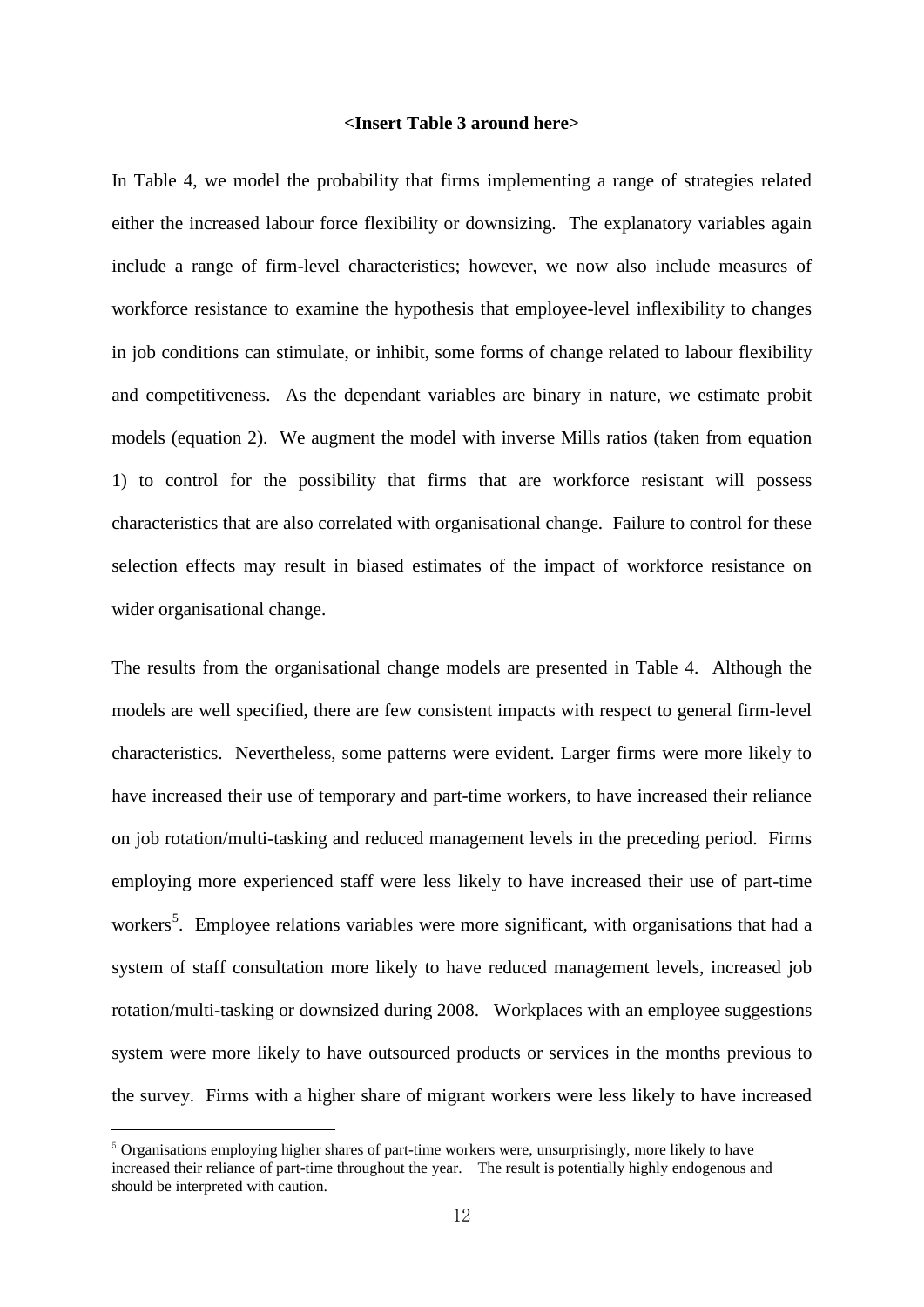their reliance on part-time workers during the year, providing some evidence that some employers may treat migrants and part-time workers as substitutes.

Economic sector was an important determinant of organisational change across a number of dimensions. In general, there was broad similarity across sectors, with most sectors displaying negative coefficients, relative to the Mining and quarrying reference group. Positive coefficient effects were more common with respect to outsourcing. The negative coefficient for an increased reliance on job-rotation and multi-tasking was largest in the Transport and storage and Administrative sectors. Firms in the Information and communication, Administrative and Education sectors were least likely to have increased the use of part-time workers. Water and waste firms were most likely to have downsized, while firms in the Administrative and Education industries were least likely to take on part-time workers. Finally, a greater reliance on outsourcing was most common in the Accommodation and Information and communication sectors.

With respect to workforce resistance controls, a number of interesting results emerged. On the whole, there was no strong evidence of sample selection; however, some relationships were detected. Firms whose workforces were resistant to increasing skill requirements and unsociable hours had characteristics also associated with organisations that were more likely to implement change in the areas of management reductions and increased outsourcing. Furthermore, organisations with workforces resistant to changes in terms and conditions tended to have characteristics that generated a lower ex ante expectation that they would introduce job rotation/multitasking.

With regard to the impact of the workforce resistance terms on organisational change, the increased reliance of temporary workers was positively associated with workforce resistance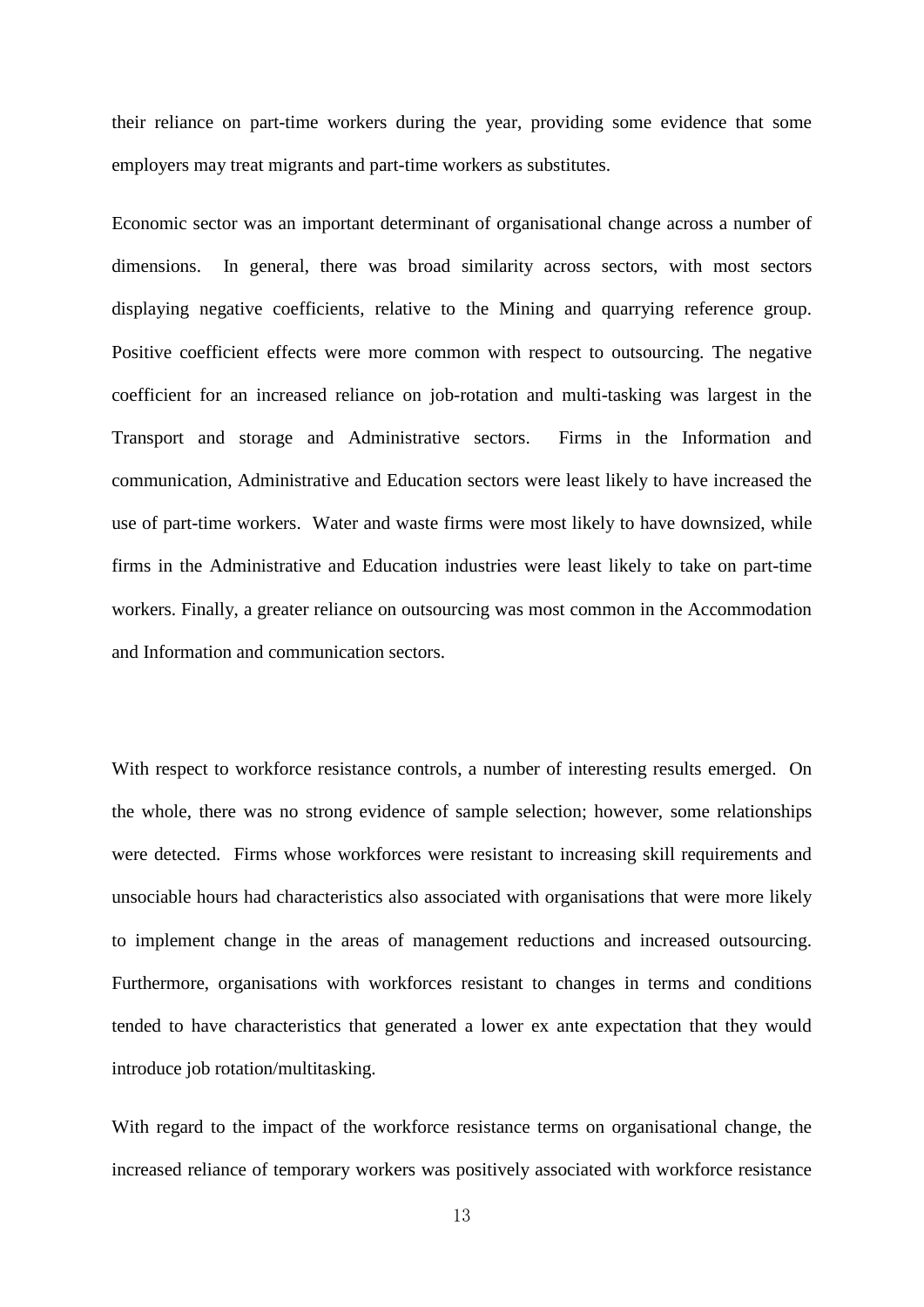to increased levels of supervision. The result is potentially consistent with a scenario whereby a lack of supervision results in a less employee flexibility and/or lower productivity, either of which could necessitate the occasional use of peripheral workers. With regard to an increased usage of part-time employees, this appears to be positively correlated with workforce resistance to proposed increases in workload, technology and supervision; conversely, additional part-time workers were less likely to be hired when workforces were resistant to increased levels of job autonomy. Increases in overtime were more likely in organisations with workforces resistant to changes in terms and conditions, suggesting that such workforces may tend to argue that any benefits arising from increases in product demand should benefit existing employees as opposed to new part-time and/or temporary workers. Management levels were more likely to have been reduced in firms where employees expressed resistance to increases in workloads and were less likely in the presence of resistance to increases in skill requirements. An interpretation of the result is that management levels will tend to be reduced in firms where management have been unsuccessful in delivering worker flexibility and also in low skilled firms.

A number of competing effects were detected with respect to the increased use of job rotation/multitasking, with this form of worker flexibility positively influenced by workforce resistance to increased levels of workload, unsociable hours and changes to terms and conditions. Resistance to increases in technology, supervision and skill content tend to reduce the likelihood of multitasking being introduced. The results suggest that attempts to increase the range of tasks adopted by employees are often a reaction to employee resistance to changing core aspects of their working conditions; however, resistance among workers to acquiring new skills and adopting new technologies constitute a key barrier to the introduction of such policies. Finally, a greater reliance on external suppliers was positively related to workforce resistance to technology and negatively correlated with resistance to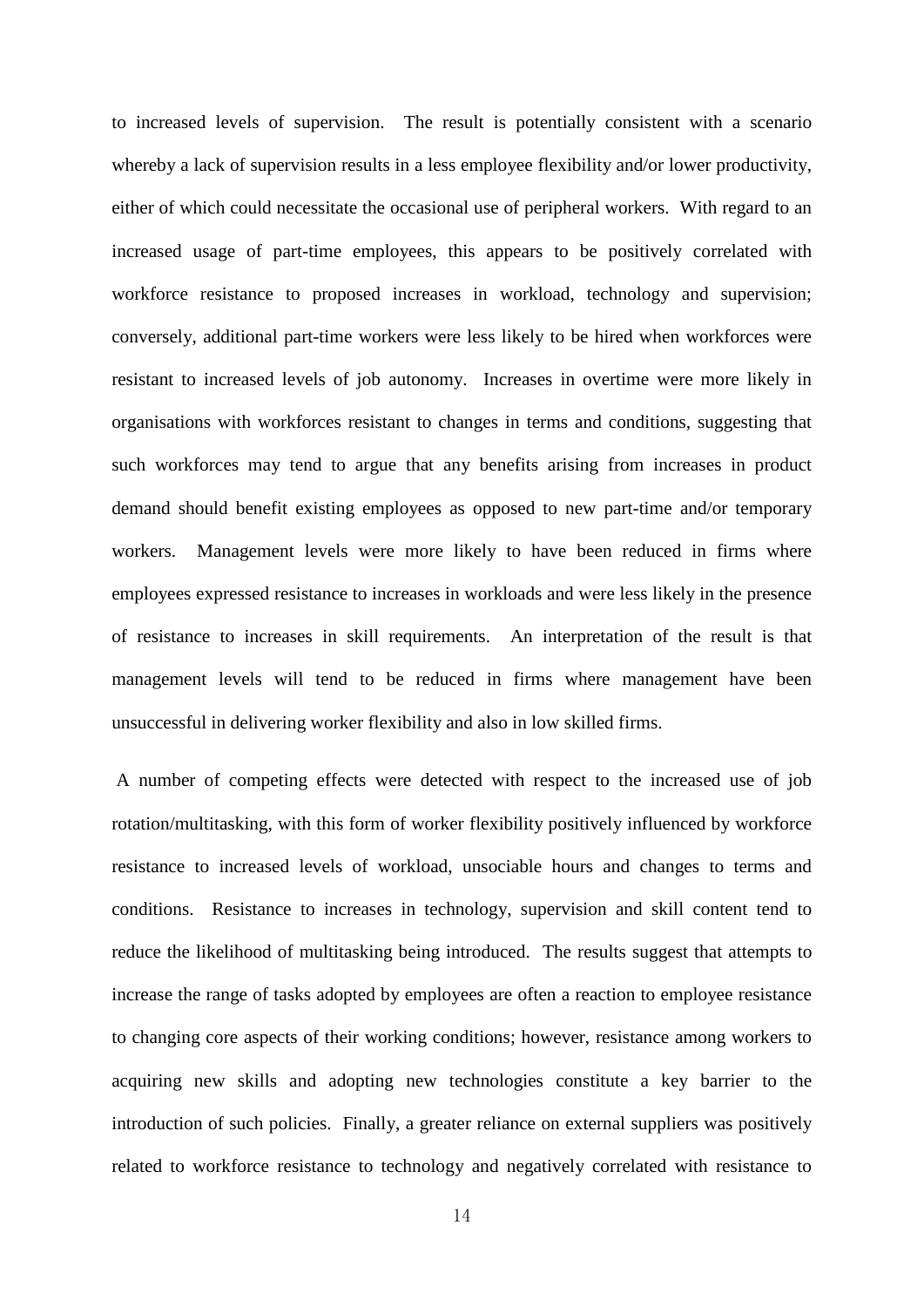working unsociable hours.

# **<Insert Table 4 around here>**

### **Summary and conclusions**

Workforce resistance to proposed changes in job conditions was found to be lower in organisations employing higher shares of educated workers and also in smaller firms. HRM and employee relations measures were found to have little impact on worker resistance to changing employment conditions, while trade union density was important with respect to alterations to core terms and conditions. The level of experience among the workforce and rates of pay was also of relatively little importance in explaining resistance to proposed changes in job conditions. Employee share schemes were found to lower workforce resistance across a range of job-related dimensions; however, the marginal impact of such initiatives on the probability of workforce resistance was low.

Overall, we found that high levels of workforce resistance to proposed changes in a range of areas related to existing employment conditions tended to influence firms' decisions to place a heavier reliance on part-time and temporary workers. With respect to the increased use of job rotation/multitasking, the results suggest that such polices tended to be introduced in firms where the workforce was highly resistant to any changes in their core terms and conditions, suggesting that the need for change may be related to existing worker inflexibility. However, resistance among workers to acquiring new skills and adopting new technologies are a key barrier to the introduction of job rotation/multi-tasking policies. A greater reliance on external suppliers was positively related to workforce resistance to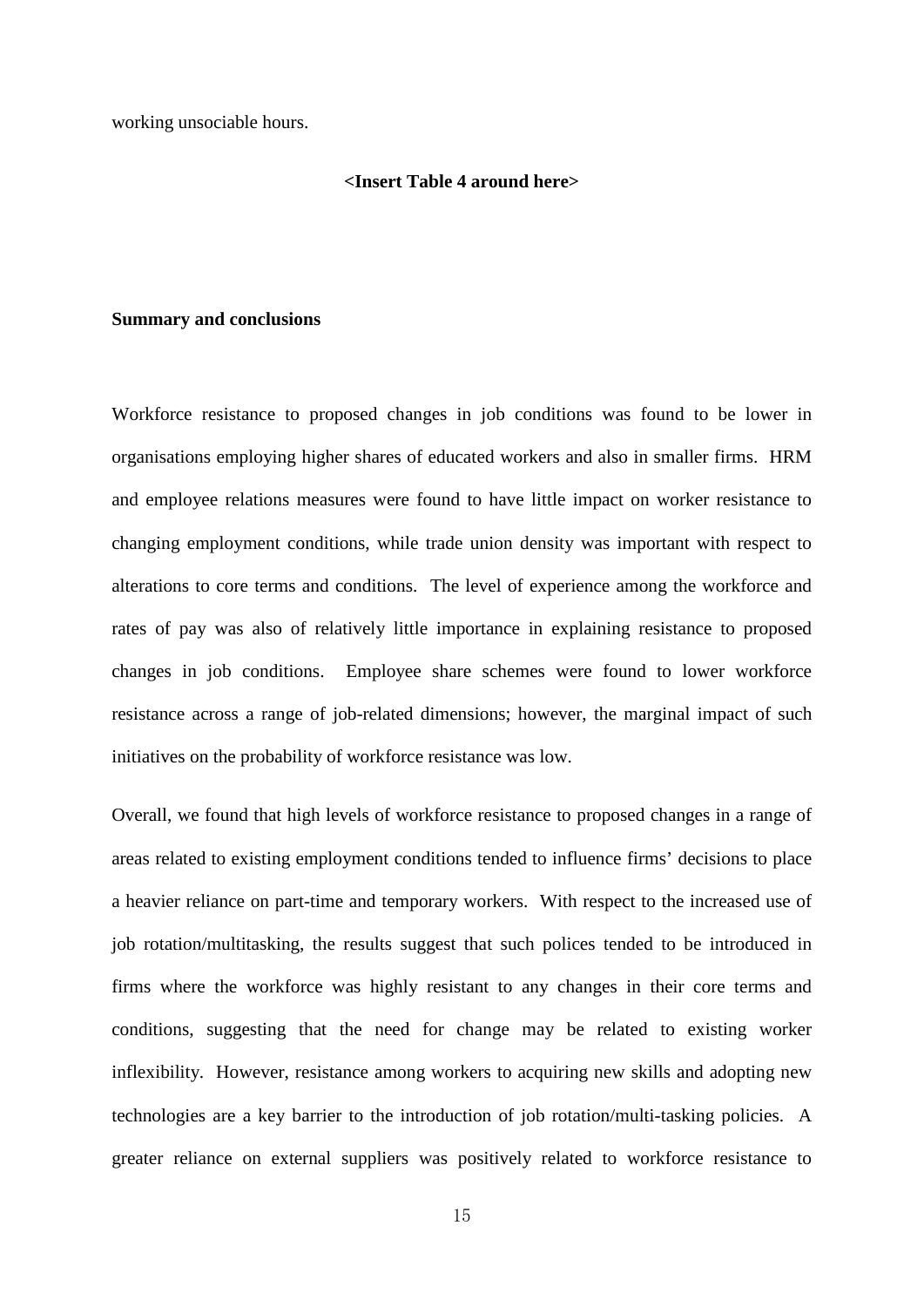increased technology and negatively correlated with resistance to working unsociable hours. Finally, workforce resistance to increases in workload and higher levels of acceptance of new skills was found to be related to management down-sizing decisions.

From a policy perspective, the key finding arising from the research is that while workforce resistance to job-related change often forces firms to seek alternative means of achieving labour flexibility, there appears little that firms can do to prevent such resistance occurring. The presence of HRM staff, consultation procedures, wage bargaining mechanisms, bullying and equality polices etc were found to have little impact on the incidence of workforce resistance to changes in job conditions.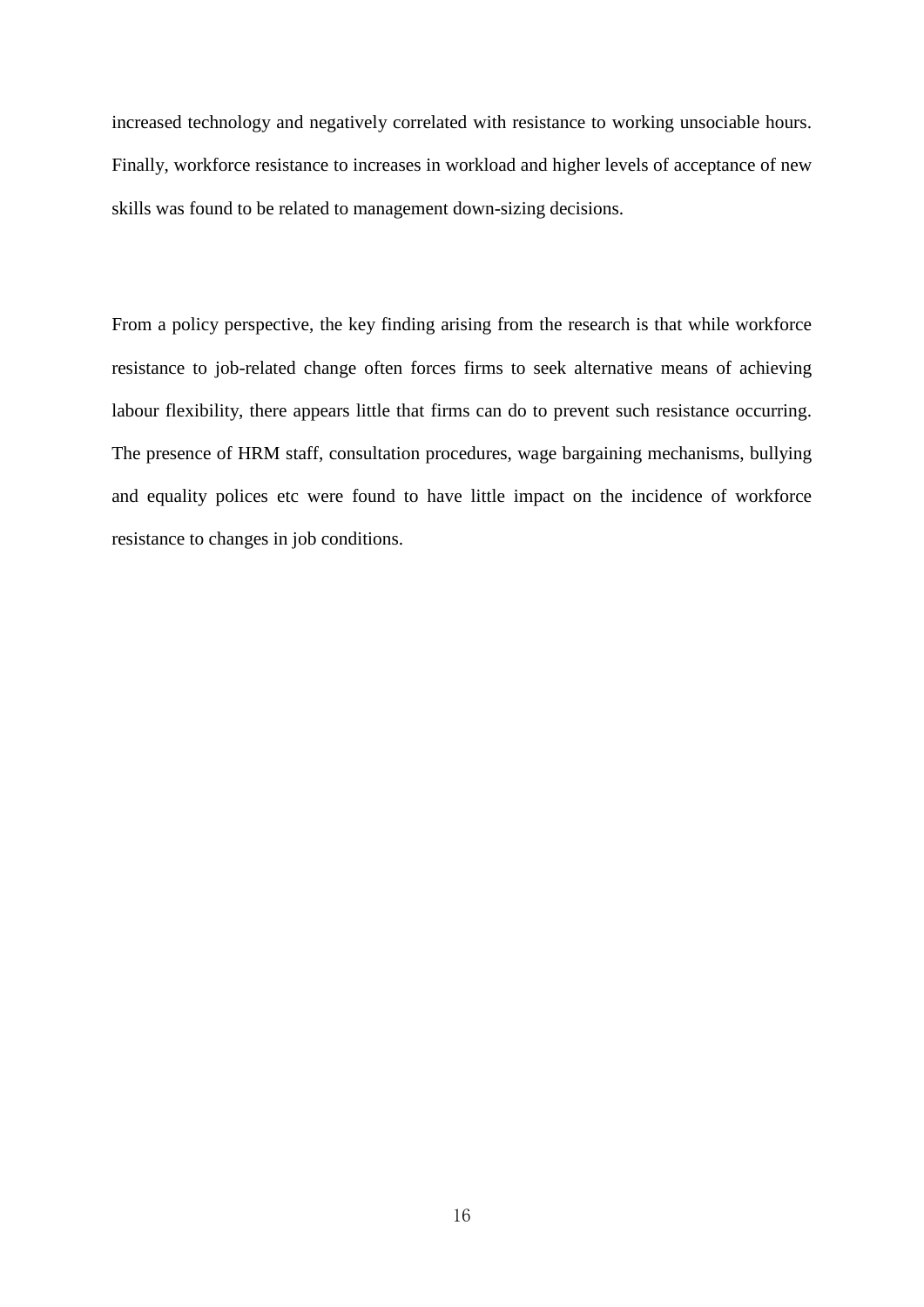# **References**

Babecký, J. Du Caju, P. Kosma, T., Lawless, M., Messina, J., Rõõm, T., Downward Nominal and Real Wage Rigidity: Survey Evidence from European Firms, 2009, ECB Working Paper Series no 1105 / November 2009

Bergin, A. Kelly, E and McGuinness, S, Explaining Changes in Earnings and Labour Costs During the Recession, 2012, Renewal Series, Paper 9, April 2012.

Bertola, G., A. Dabusinskas, M. Hoeberichts, M. Izquierdo, C. Kwapil, J. Montornès and D. Radowski.. Price, Wage and Employment Response to Shocks: Evidence from the WDN Survey 2010, European Central Bank, Working Paper No. 1164

Black, SE, Lynch, LM and Krivelyova, A. (2004). "How Workers Fare When Employers Innovate", *Industrial Relations*. Vol. 43 Issue 1, p44-66.

Bryson, A, Barth, E and Dale-Olsen, H. (2013). "The effects of organizational change on worker well-being and the moderating role of trade unions", *Industrial & Labor Relations Review*. Vol. 66(4), pp. 989-1011.

Campbell C, Kamlani, K. (1997). "The Reasons for Wage Rigidity: Evidence from a Survey of Firms", *The Quarterly Journal of Economics*, Vol. 112(3), pp. 759-789

Choi, M. (2011). "Employee's attitudes towards organizational change: a literature review", *Human Resource Management*, Vol. 50(4), p.479-500

Dow, J and Perotti, E. (2010). "Resistance to change", FEEM Working Paper No. 48.

Dhyne, E. and Druant, M. (2010). "Wages, labor or prices: how do firms react to shocks?", European Central Bank, Working Paper No. 1224

Heckman, J. (1979). "Sample selection bias as a specification error", *Econometrica*, Vol. 47, pp. 153-61

Ichniowski, C, Shaw, K, and Prennushi, G. (1997). "The Effects of Human Resource Management Practices on Productivity: A Study of Steel Finishing Lines". *American Economic Review,* Vol. 87 (3), pp 291-313.

Iverson, R. (1996). "Employee acceptance of organizational change", *The International*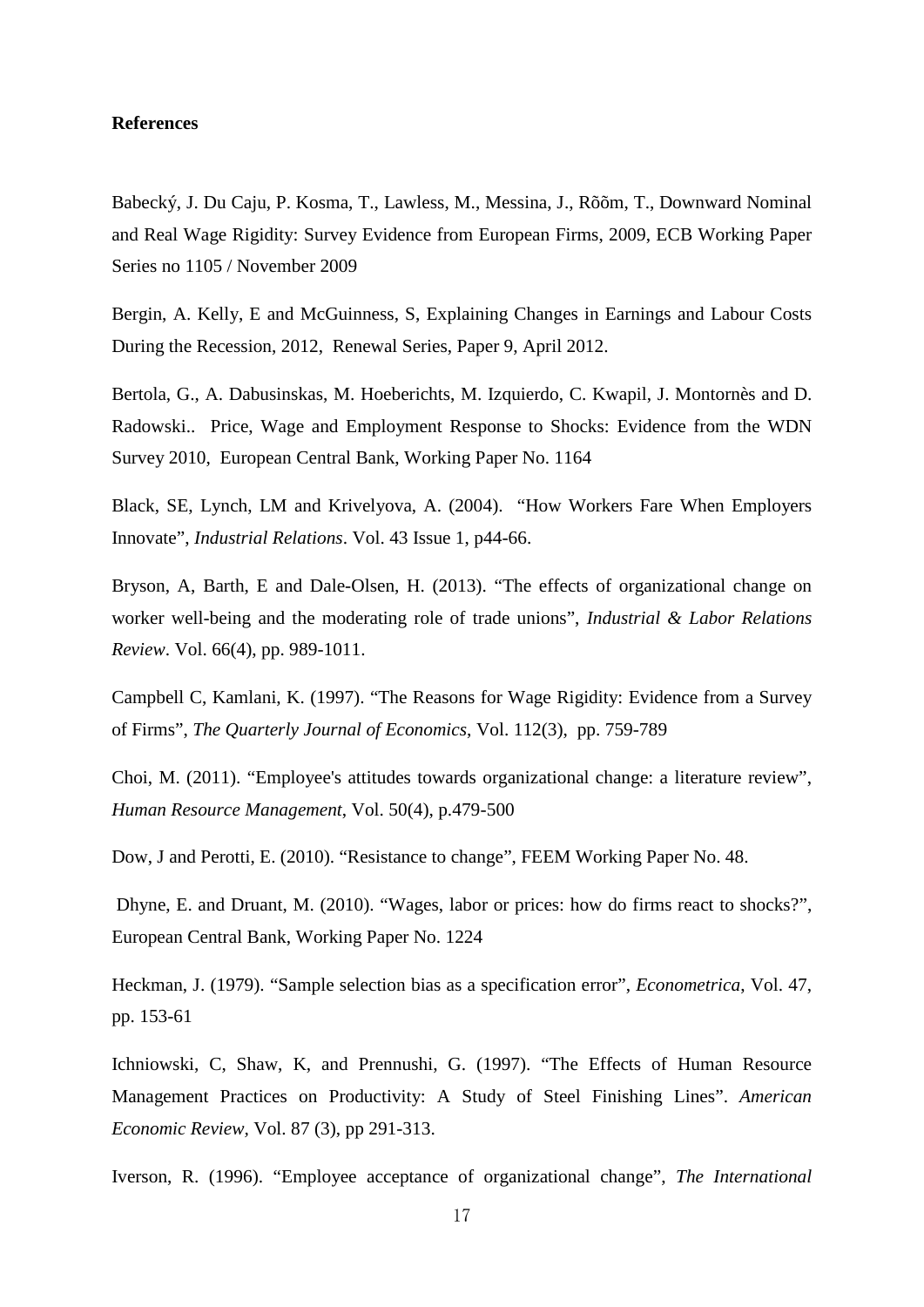*Journal of Human Resource Management*, Vol. 7(1).

Kunze, F, Boehme, S, and Bruch, H. (2010) Age, Resistance to change, and job performance: Testing for a common stereotype. Academy of Management Annual Meeting Proceedings. 2010, p1-6.

McGuinness, S., Kelly, E., O'Connell, P. (2010) "The Impact of Wage Bargaining Regime on Firm-Level Competitiveness and Wage Inequality: The Case of Ireland", *Industrial Relations*, Vol. 49(4), pp. 593-615.

Oreg, S. (2003). "Resistance to Change: Developing an Individual Differences Measure".=, *Journal of Applied Psyc*hology, Vol. 88(4).

Palley, T. (1990), "A Theory of Downward Wage Rigidity: Job Commitment Costs, Replacement Costs, and Tacit Coordination", *Journal of Post Keynesian Economics*, Vol. 12(3), pp. 466-486

Paul, C, and Siegel, D. (2001). "The Impacts of Technology, Trade and Outsourcing on Employment and Labor Composition", *The Scandinavian Journal of Economics*, Vol. 103(2), pp. 241-264

Piderit, S.K. (2000). "Rethinking resistance and recognizing ambivalence: a multidimensional view of attitudes toward an organizational change", *Academy of Management Review*, Vol. 25(4), pp. 783-794.

Puhani (2000). "The Heckman Control for Selection and its critique", *Journal of Economic Surveys,* 14(1), pp 43-69.

Van Dam, K, Oreg, S, and Schyns, B. (2008). " Daily Work Contexts and Resistance to Organisational Change: The Role of Leader–Member Exchange, Development Climate, and Change Process Characteristics" *Applied Psychology: An International Review*. Vol. 57(2), pp. 313-334.

Wanberg, C.R. & Banas, J.T. (2000). "Predictors and Outcomes of Changes in a Reorganizing Workplace", *Journal of Applied Psychology*, Vol 85(1), pp. 132-142.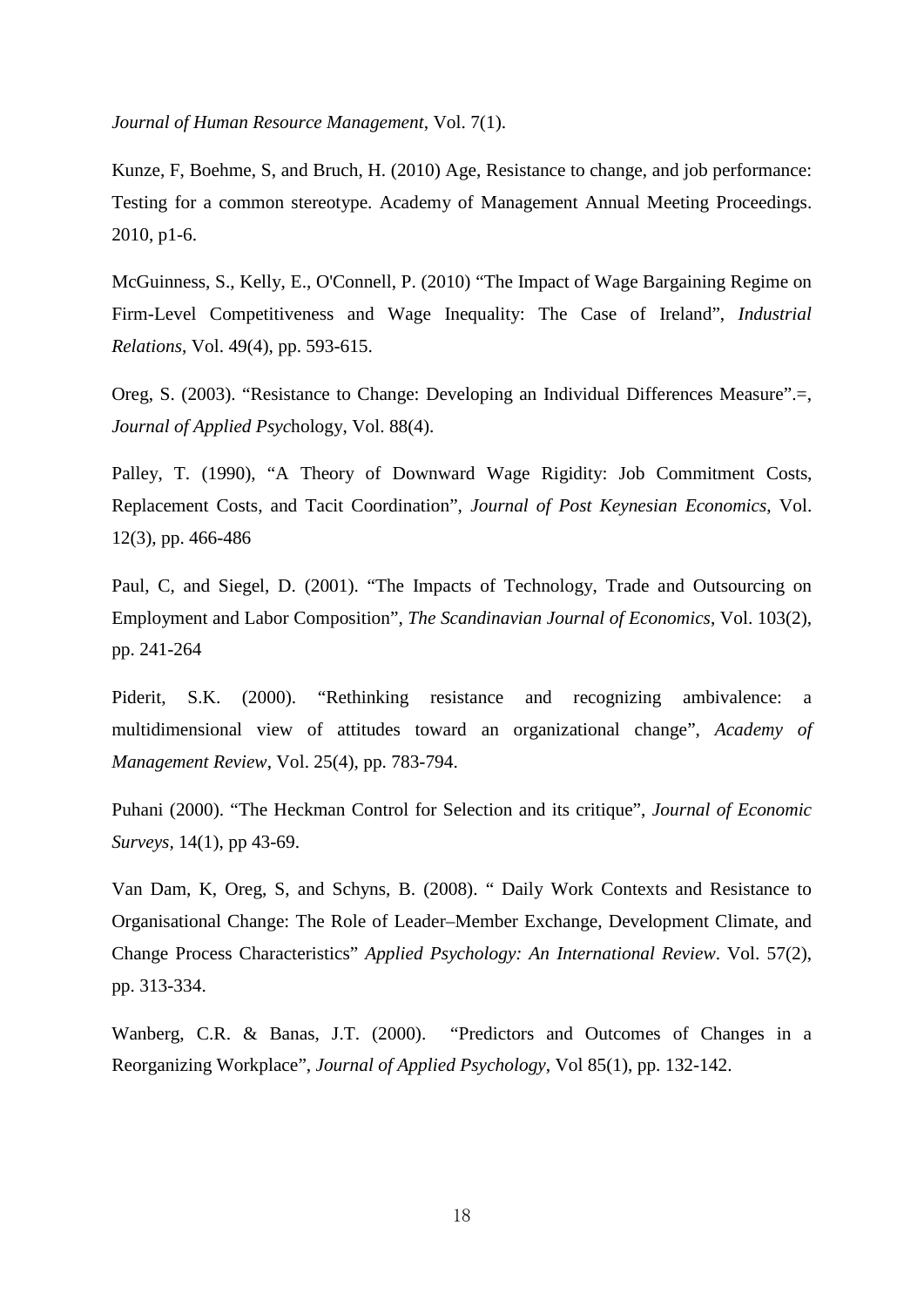| Sector                   | Workload | Technology | Supervision | Skills | Unsociable | Authority | Terms |
|--------------------------|----------|------------|-------------|--------|------------|-----------|-------|
| Mining                   |          |            |             |        |            |           |       |
| Manufacturing            | 0.29     | 0.31       | 0.30        | 0.28   | 0.15       | 0.38      | 0.33  |
| Electricity              |          |            |             |        |            |           |       |
| Water & waste            |          |            |             |        |            |           |       |
| Construction             | 0.18     | 0.13       | 0.17        | 0.17   | 0.16       | 0.17      | 0.19  |
| Wholesale / retail       | 0.25     | 0.25       | 0.23        | 0.27   | 0.21       | 0.26      | 0.24  |
| Transport and storage    | 0.22     | 0.22       | 0.24        | 0.24   | 0.13       | 0.23      | 0.27  |
| Accommodation            | 0.23     | 0.19       | 0.16        | 0.26   | 0.12       | 0.21      | 0.18  |
| Information & comm.      | 0.24     | 0.15       | 0.42        | 0.23   | 0.31       | 0.17      | 0.25  |
| Financial & insurance    | 0.20     | 0.24       | 0.29        | 0.32   | 0.40       | 0.25      | 0.42  |
| Real estate              | 0.22     | 0.11       | 0.25        | 0.21   | 0.20       | 0.16      | 0.29  |
| Professional, scientific | 0.19     | 0.12       | 0.32        | 0.27   | 0.27       | 0.14      | 0.20  |
| Administrative           | 0.23     | 0.28       | 0.27        | 0.26   | 0.15       | 0.28      | 0.22  |
| Public                   |          |            |             |        |            |           |       |
| Education                | 0.25     | 0.34       | 0.32        | 0.42   | 0.37       | 0.24      | 0.20  |
| Health & social          | 0.29     | 0.40       | 0.20        | 0.35   | 0.24       | 0.41      | 0.26  |
| Arts                     | 0.30     | 0.29       | 0.28        | 0.30   | 0.18       | 0.27      | 0.31  |
| Other                    | 0.24     | 0.18       | 0.30        | 0.21   | 0.25       | 0.21      | 0.21  |
|                          |          |            |             |        |            |           |       |
| Average                  | 0.24     | 0.23       | 0.25        | 0.26   | 0.20       | 0.25      | 0.25  |

# Table 1: Mean resistance scores by sector

### Mean resistance to an increase in:

# Table 2: Mean resistance scores firm size

| <b>Size</b> | Workload | Technology | Supervision | Skills | Unsociable | Authority | Terms |
|-------------|----------|------------|-------------|--------|------------|-----------|-------|
| 1-50        | 0.23     | 0.16       | 0.23        | 0.24   | 0.20       | 0.20      | 0.20  |
| 50-500      | 0.30     | 0.38       | 0.31        | 0.31   | 0.21       | 0.41      | 0.40  |
| $500+$      | 0.39     | 0.69       | 0.39        | 0.45   | 0.28       | 0.53      | 0.52  |
|             |          |            |             |        |            |           |       |
| Average     | 0.24     | 0.23       | 0.25        | 0.26   | 0.20       | 0.25      | 0.25  |

### Mean resistance to an increase in: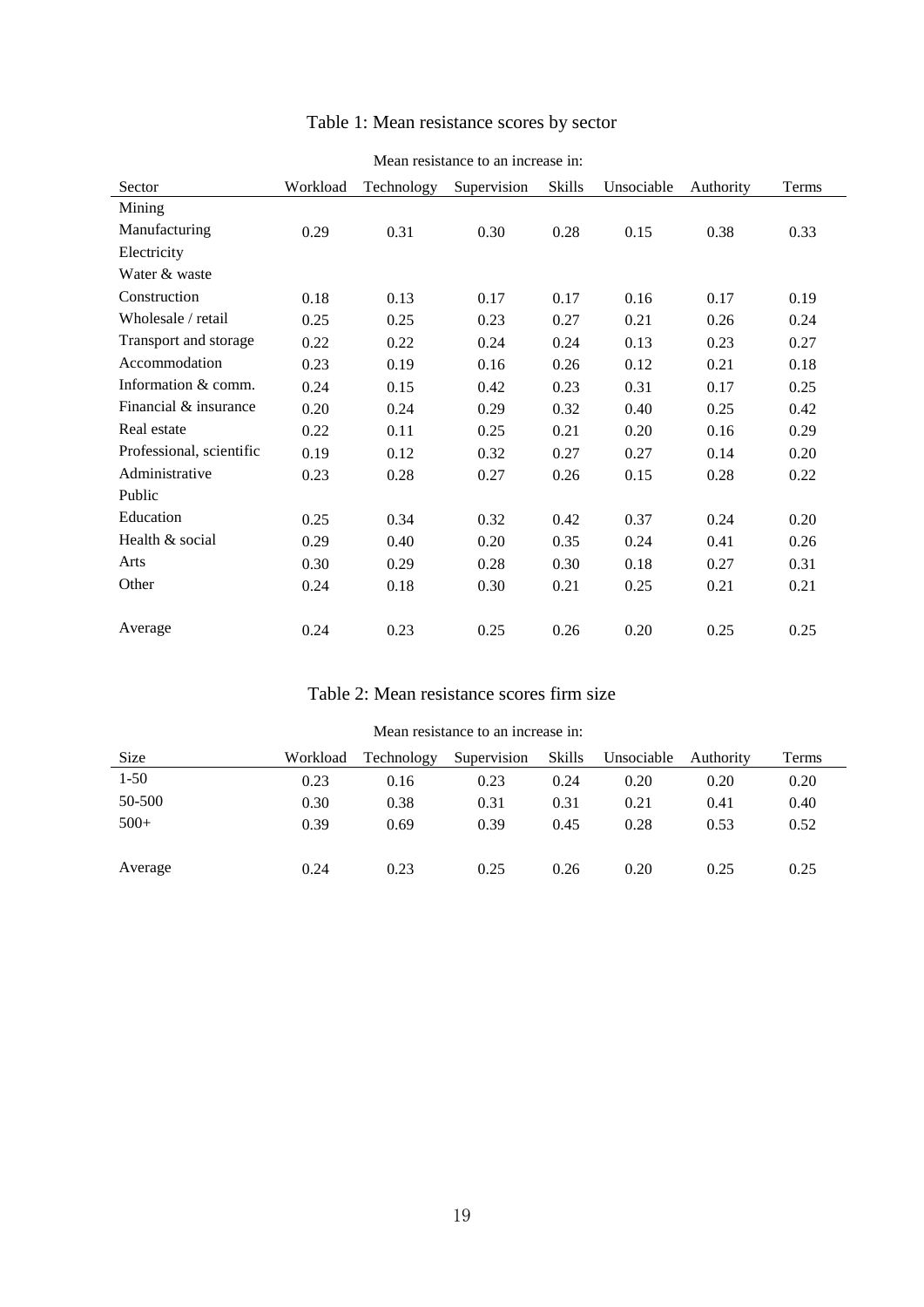| <b>VARIABLES</b>      | work load  | technology  | Supervise  | Skills     | Unsocial  | Authority  | Terms      |
|-----------------------|------------|-------------|------------|------------|-----------|------------|------------|
|                       |            |             |            |            |           |            |            |
| Mean wage             | 0.009      | $-0.046**$  | 0.029      | $-0.016$   | $-0.018$  | $-0.008$   | $-0.037$   |
| Mean exper            | $0.004***$ | $0.002*$    | 0.002      | 0.001      | $-0.000$  | 0.000      | $0.003**$  |
| % Male                | $-0.055$   | $-0.023$    | $-0.020$   | $-0.049$   | $-0.1***$ | $-0.022$   | 0.004      |
| % Part-time           | 0.001      | 0.010       | $-0.015$   | $-0.033$   | $-0.08**$ | 0.018      | $-0.041$   |
| % basic education     | $-0.153*$  | $-0.112*$   | 0.090      | $-0.144$   | 0.069     | $-0.061$   | 0.010      |
| % Secondary education | $-0.23***$ | $-0.197***$ | 0.047      | $-0.25***$ | 0.014     | $-0.18***$ | $-0.024$   |
| % Post-secondary      | $-0.189**$ | $-0.154**$  | 0.057      | $-0.23***$ | 0.039     | $-0.17***$ | 0.054      |
| % Sub-degree          | $-0.25***$ | $-0.182***$ | 0.005      | $-0.25***$ | $-0.040$  | $-0.18***$ | 0.017      |
| % Third-level         | $-0.21***$ | $-0.221***$ | 0.041      | $-0.22***$ | 0.066     | $-0.23***$ | $-0.064$   |
| % Shift-workers       | 0.039      | $0.042*$    | $0.110***$ | 0.051      | $-0.060$  | $0.078**$  | 0.010      |
| % Professional        | $-0.056$   | $-0.024$    | $-0.013$   | $-0.040$   | 0.007     | $-0.070*$  | 0.000      |
| Firm size             | $0.070***$ | $0.030***$  | 0.011      | $0.072***$ | $0.016*$  | $0.090***$ | $0.032***$ |
| TU density            | $-0.000$   | 0.000       | 0.001      | 0.000      | 0.001     | 0.000      | $0.001***$ |
| Collective bargaining | 0.058      | 0.007       | $-0.008$   | $0.081**$  | $-0.031$  | $0.072**$  | 0.051      |
| Consult on change     | 0.014      | 0.022       | $-0.004$   | 0.003      | 0.018     | $-0.002$   | $-0.016$   |
| Worker suggestions    | $-0.07***$ | $-0.022$    | $-0.008$   | $-0.022$   | 0.034     | 0.008      | $-0.010$   |
| HRM share             | $-0.000$   | $-0.001$    | $-0.001$   | $-0.009$   | 0.001     | $-0.076$   | 0.039      |
| Manage develop        | $-0.019$   | $-0.025$    | 0.006      | $-0.001$   | $-0.04**$ | $-0.003$   | $0.053*$   |
| Team perform man      | 0.018      | 0.010       | $-0.005$   | $-0.016$   | $-0.011$  | 0.008      | $-0.039$   |
| Indiv develop         | 0.001      | $-0.042***$ | 0.030      | $-0.036*$  | $-0.008$  | $-0.023$   | 0.025      |
| % Migrants            | $-0.028$   | $-0.006$    | $-0.018$   | $-0.061$   | $-0.030$  | $-0.040$   | $-0.056$   |
| Grievance policy      | $-0.020$   | 0.002       | 0.015      | $-0.004$   | 0.036     | 0.001      | $-0.013$   |
| Health policy         | $-0.025$   | 0.004       | $-0.044$   | 0.033      | 0.028     | 0.022      | 0.037      |
| Equality policy       | $-0.008$   | $-0.023$    | $-0.081**$ | $-0.031$   | $-0.043$  | $-0.036$   | $-0.018$   |
| Bullying polcy        | $-0.001$   | $-0.017$    | 0.032      | $-0.001$   | 0.017     | 0.007      | 0.020      |
| Indiv incent scheme   | $-0.000$   | 0.000       | $0.001**$  | $0.001**$  | 0.000     | $-0.000$   | $0.001***$ |
| Group incent schem    | 0.001      | $-0.000$    | $0.001**$  | $-0.000$   | 0.000     | $0.001*$   | 0.001      |
| Employee share schem  | $-0.001*$  | 0.000       | $-0.001$   | $-0.000$   | 0.000     | $-0.001**$ | $-0.000$   |
| Profit sharing        | $-0.001$   | $-0.001**$  | $-0.001**$ | $-0.001**$ | 0.000     | $-0.00***$ | $-0.000$   |
| Sector <sup>6</sup>   |            |             |            |            |           |            |            |
| Manufacturing         | $0.330**$  | $-0.073**$  | $0.327**$  | $-0.17***$ | 0.134     | 0.128      | $-0.16***$ |
| Electricity           | $-0.069$   | $-0.076**$  | $-0.15***$ | 0.009      |           | 0.189      | $-0.106$   |
| Water & waste         | 0.233      | $-0.094***$ | 0.159      | $-0.18***$ | $-0.009$  | 0.119      | $-0.17***$ |
| Construction          | $0.286**$  | $-0.066$    | $0.238*$   | $-0.25***$ | 0.183     | 0.117      | $-0.201**$ |
| Wholesale / retail    | $0.317***$ | $-0.078$    | 0.298**    | $-0.21***$ | 0.197*    | $0.159*$   | $-0.187**$ |
| Transport and storage | 0.190      | $-0.085***$ | 0.239      | $-0.19***$ | $-0.029$  | $-0.011$   | $-0.18***$ |
| Accommodation         | $0.257**$  | $-0.095***$ | 0.211      | $-0.20***$ | 0.123     | 0.037      | $-0.18***$ |
| Information & comm    | $0.441***$ | $-0.059$    | $0.459***$ | $-0.147**$ | $0.354**$ | 0.154      | $-0.145**$ |
| Financial & insur     | $0.295**$  | $-0.085***$ | $0.340**$  | $-0.15***$ | $0.269*$  | 0.189      | $-0.138**$ |
| Real estate           | $0.426***$ | $-0.092***$ | $0.337**$  | $-0.19***$ | $0.270*$  | 0.033      | $-0.128$   |
| Professional, scient  | $0.383***$ | $-0.069*$   | $0.500***$ | $-0.159**$ | $0.295**$ | $0.231*$   | $-0.152**$ |

Table 3: Determinants of organisational resistance 2008

 $6$  Nace rev. 2. Mining and quarrying represents the base case in all models.

 $\overline{a}$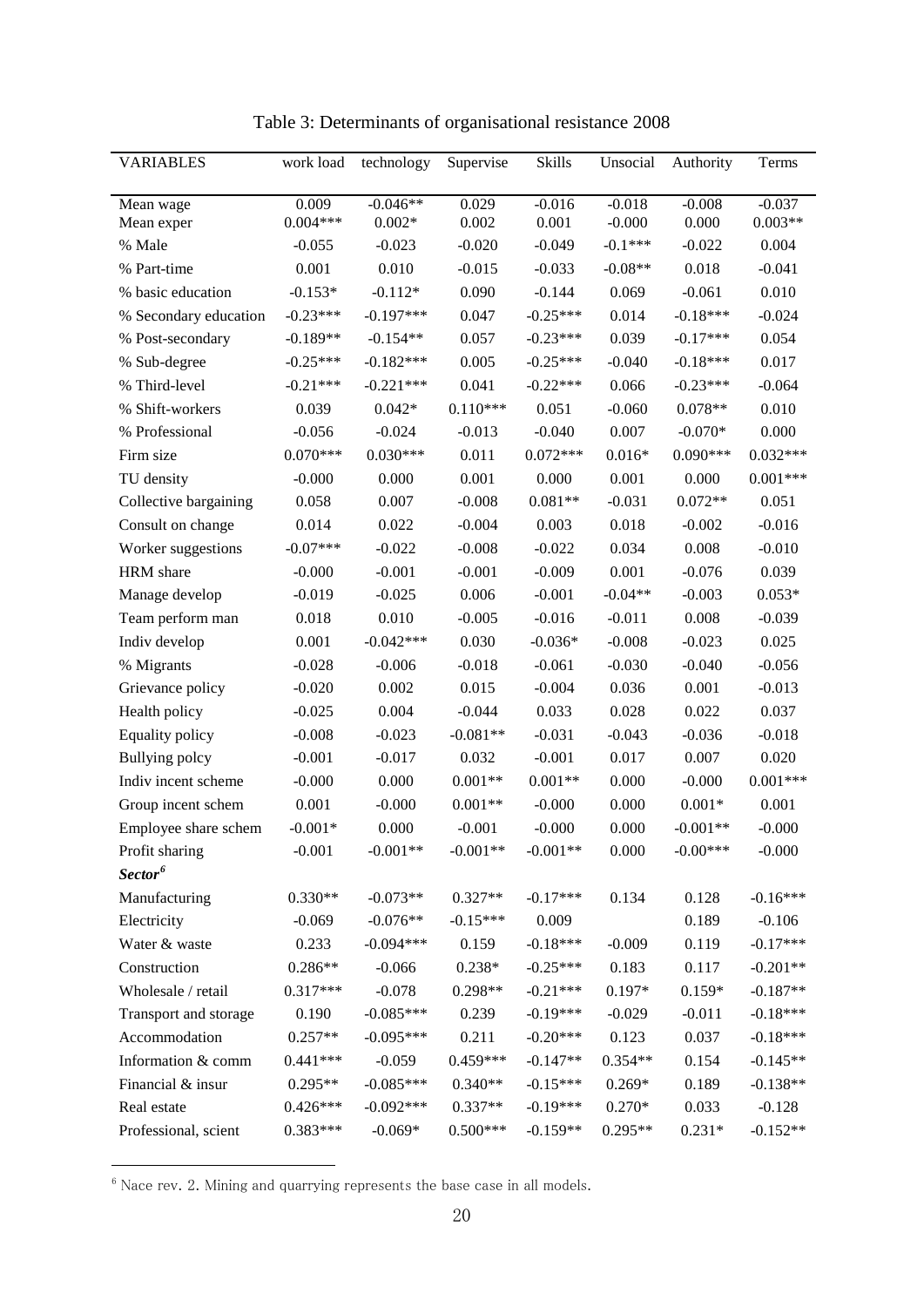| $0.281**$  | $-0.056$    | $0.377**$  | $-0.17***$ | 0.184     | 0.101     | $-0.18***$ |
|------------|-------------|------------|------------|-----------|-----------|------------|
| $0.552***$ | 0.025       | $0.498***$ | $-0.104$   | $0.319*$  | 0.059     | $-0.131*$  |
| $0.437***$ | $-0.039$    | $0.364**$  | $-0.16***$ | $0.340**$ | $0.302**$ | $-0.130*$  |
| $0.433***$ | $-0.058$    | $0.432***$ | $-0.17***$ | 0.218     | 0.080     | $-0.112$   |
| $0.242*$   | $-0.093***$ | $0.477***$ | $-0.19***$ | $0.298**$ | $-0.011$  | $-0.106$   |
| 4.926      | 4.926       | 4.926      | 4.926      | 4.918     | 4.926     | 4,926      |
|            |             |            |            |           |           |            |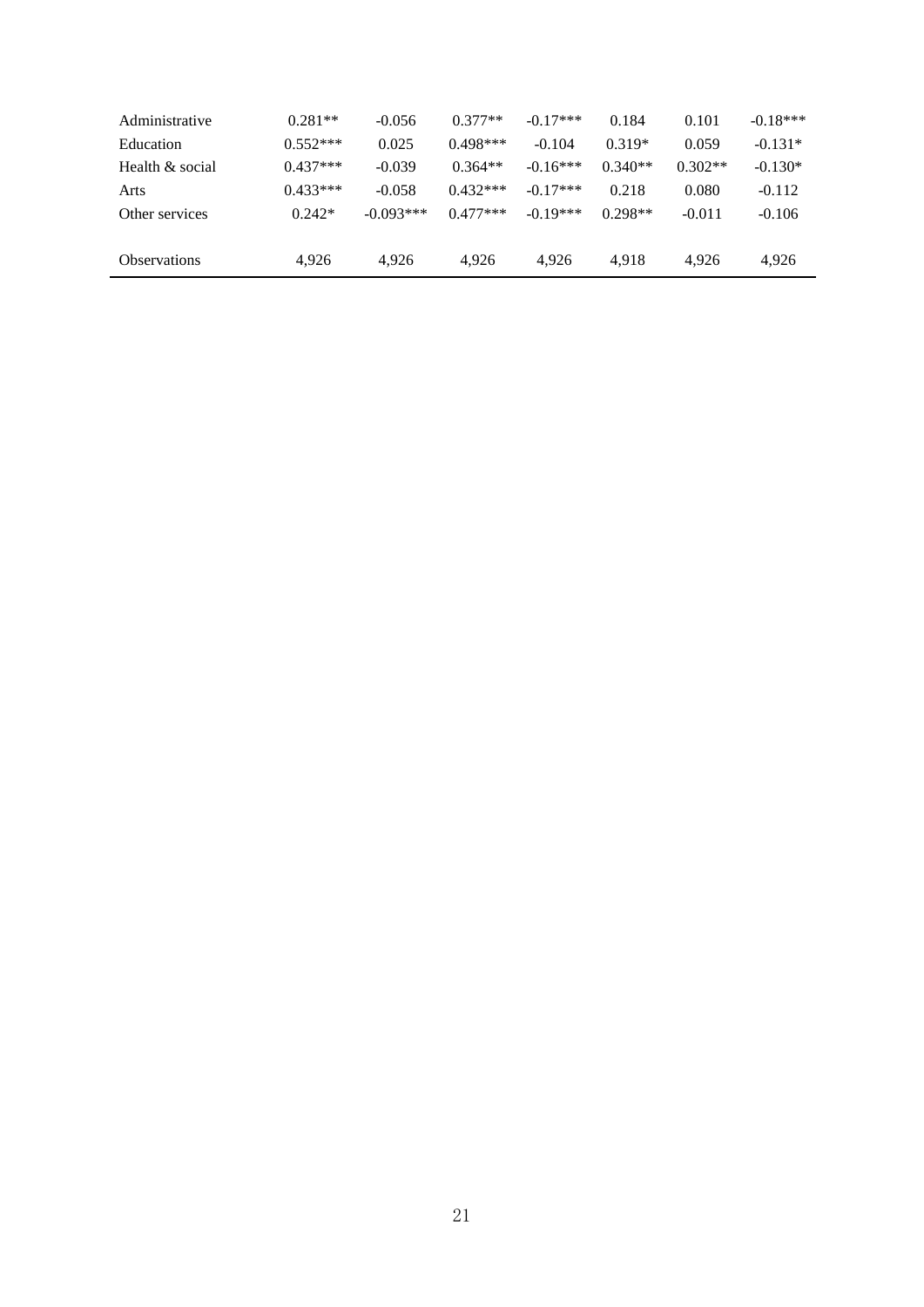| <b>VARIABLES</b>        | Temp workers | PT workers | Over time  | Manage      | Rotate      | Extern      |
|-------------------------|--------------|------------|------------|-------------|-------------|-------------|
|                         |              |            |            |             |             |             |
| Mean wage               | $-0.021$     | $-0.017$   | 0.000      | 0.020       | $0.071*$    | 0.010       |
| Mean exper              | $-0.001$     | $-0.003**$ | $-0.001$   | $-0.001$    | $-0.003$    | $-0.001$    |
| % Male                  | $-0.018$     | $-0.047$   | 0.016      | $-0.055**$  | $-0.024$    | $-0.043$    |
| % Part-time             | 0.032        | $0.111***$ | 0.007      | $-0.008$    | 0.001       | $-0.051*$   |
| % basic education       | $-0.050$     | $-0.054$   | $-0.003$   | $-0.15***$  | $-0.086$    | 0.012       |
| % Secondary educatio    | $-0.007$     | 0.052      | 0.017      | $-0.063$    | $-0.004$    | 0.035       |
| % Post-secondary        | $-0.023$     | $-0.071$   | $-0.001$   | $-0.13***$  | $-0.054$    | 0.021       |
| % Sub-degree            | $-0.063$     | 0.027      | $-0.003$   | $-0.023$    | $-0.001$    | 0.058       |
| % Third-level           | $-0.021$     | $-0.053$   | 0.027      | $-0.058$    | $-0.177$    | $-0.005$    |
| % Shift-workers         | 0.022        | 0.068      | 0.018      | $0.082**$   | $0.204***$  | $-0.005$    |
| % Professional body     | $-0.005$     | 0.038      | 0.007      | 0.027       | $-0.028$    | $-0.021$    |
| Firm size               | $0.019*$     | $0.033**$  | 0.004      | $0.052***$  | $0.055**$   | 0.011       |
| TU density              | 0.000        | $-0.000$   | 0.000      | $-0.000$    | $-0.001$    | 0.000       |
| Collective bargaining   | $-0.001$     | $-0.010$   | $-0.008$   | 0.002       | $-0.078$    | $-0.027$    |
| Consult on change       | 0.002        | $-0.006$   | $0.011*$   | $0.027**$   | $0.065**$   | 0.018       |
| Worker suggestions      | 0.024        | 0.039      | 0.009      | $0.035*$    | 0.057       | $0.045**$   |
| HRM share               | 0.000        | $-0.041$   | $-0.000$   | 0.000       | $-0.026$    | $-0.000$    |
| % Migant                | $-0.039*$    | $-0.090**$ | 0.010      | $-0.025$    | 0.088       | $-0.028$    |
| <b>Resistance Terms</b> |              |            |            |             |             |             |
| Resist workload         | 0.752        | $0.995***$ | $-0.061$   | 0.998***    | $0.952***$  | $0.903*$    |
| Resist technology       | $-0.267$     | $0.957***$ | $-0.014$   | 0.769       | $-0.573**$  | 0.988***    |
| Resist supervision      | 0.997***     | $0.924***$ | $-0.058$   | 0.717       | $-0.585**$  | 0.051       |
| Resist skills           | 0.211        | $-0.361*$  | 0.540      | $-0.550**$  | $-0.535**$  | 0.158       |
| Resist unsociable       | $-0.151$     | $-0.387$   | $-0.248$   | $-0.132$    | $0.826***$  | $-0.721***$ |
| Resist authority        | $-0.095$     | $-0.343**$ | 0.022      | $-0.395*$   | $-0.475**$  | $-0.270*$   |
| Resist terms            | $-0.159$     | $-0.061$   | $1.000***$ | 0.541       | $0.972***$  | 0.460       |
| λ Workload              | $-0.204$     | $-0.955*$  | 0.069      | $-0.495$    | $-1.296$    | $-0.291$    |
| $\lambda$ Technology    | $0.556*$     | $-0.645$   | 0.006      | $-0.196$    | 1.107       | $-0.640$    |
| λSupervision            | $-0.441*$    | $-0.463$   | 0.064      | $-0.203$    | 0.677       | $-0.033$    |
| $\lambda$ Skills        | $-0.082$     | 0.495      | $-0.094$   | $0.604***$  | 0.579       | $-0.074$    |
| λUnsociable             | 0.210        | 0.572      | 0.247      | 0.162       | $-0.711$    | $0.946***$  |
| λAuthority              | 0.133        | $0.581*$   | $-0.015$   | $0.594**$   | 0.526       | $0.452*$    |
| $\lambda$ Terms         | 0.215        | 0.040      | $-0.270**$ | $-0.153$    | $-1.640***$ | $-0.165$    |
| <b>Sector</b>           |              |            |            |             |             |             |
| Manufacturing           | 0.057        | $-0.051$   | $0.540*$   | $-0.042$    | $-0.196$    | $0.485**$   |
| Water & waste           | 0.093        | $-0.086$   | 0.296      | $-0.037$    | $-0.275**$  | $0.425**$   |
| Construction            | 0.041        | $-0.067$   | 0.301      | $-0.070$    | $-0.294**$  | $0.366**$   |
| Wholesale / retail      | 0.095        | $-0.096$   | 0.306      | $-0.029$    | $-0.259***$ | 0.339       |
| Transport and storage   | 0.081        | $-0.056$   | 0.298      | $-0.074***$ | $-0.317***$ | 0.225       |
| Accommodation           | 0.013        | $-0.101*$  | $0.568*$   | $-0.061***$ | $-0.280***$ | $0.755***$  |
| Information & comm      | $-0.010$     | $-0.099**$ | $0.539*$   | $-0.061***$ | $-0.272***$ | $0.548**$   |
| Financial & insurance   | 0.200        | $-0.001$   | 0.546      | $-0.034$    | $-0.213*$   | 0.411       |

Table 4: Determinants of organisational change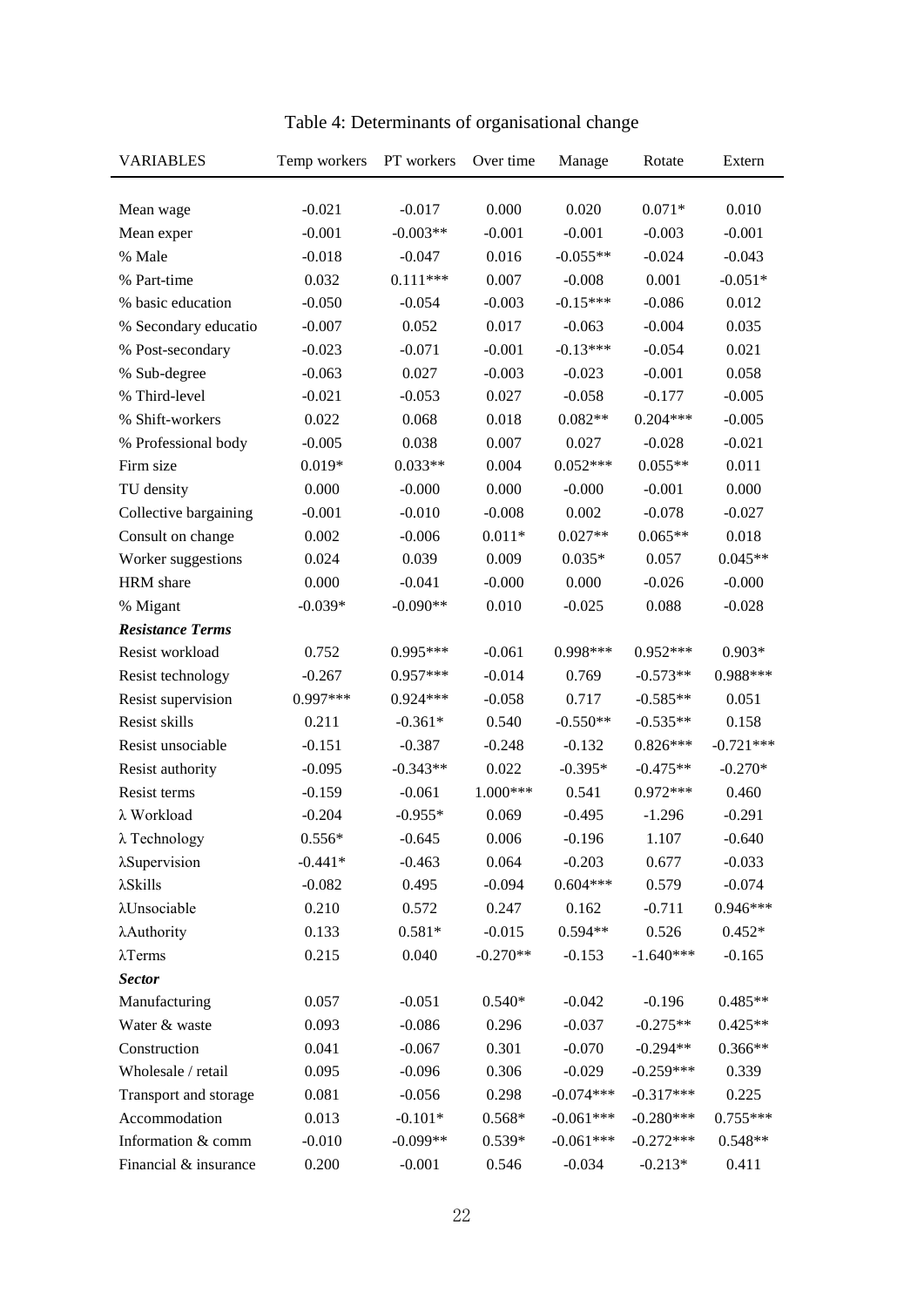| Health & social     | 0.097 | $-0.040$                               | $0.590**$ | $-0.066***$ | $-0.301***$<br>$-0.295***$ | 0.362  |
|---------------------|-------|----------------------------------------|-----------|-------------|----------------------------|--------|
| Arts                | 0.073 | $-0.051$                               | 0.312     | $-0.062***$ | $-0.264***$                | 0.362  |
| Other services      | 0.076 | $-0.008$                               | 0.425     | $-0.065***$ | $-0.264***$                | 0.498* |
| <b>Observations</b> | 4.918 | 4.918                                  | 4.918     | 4,918       | 4.918                      | 4,918  |
|                     |       | *** $p<0.01$ , ** $p<0.05$ , * $p<0.1$ |           |             |                            |        |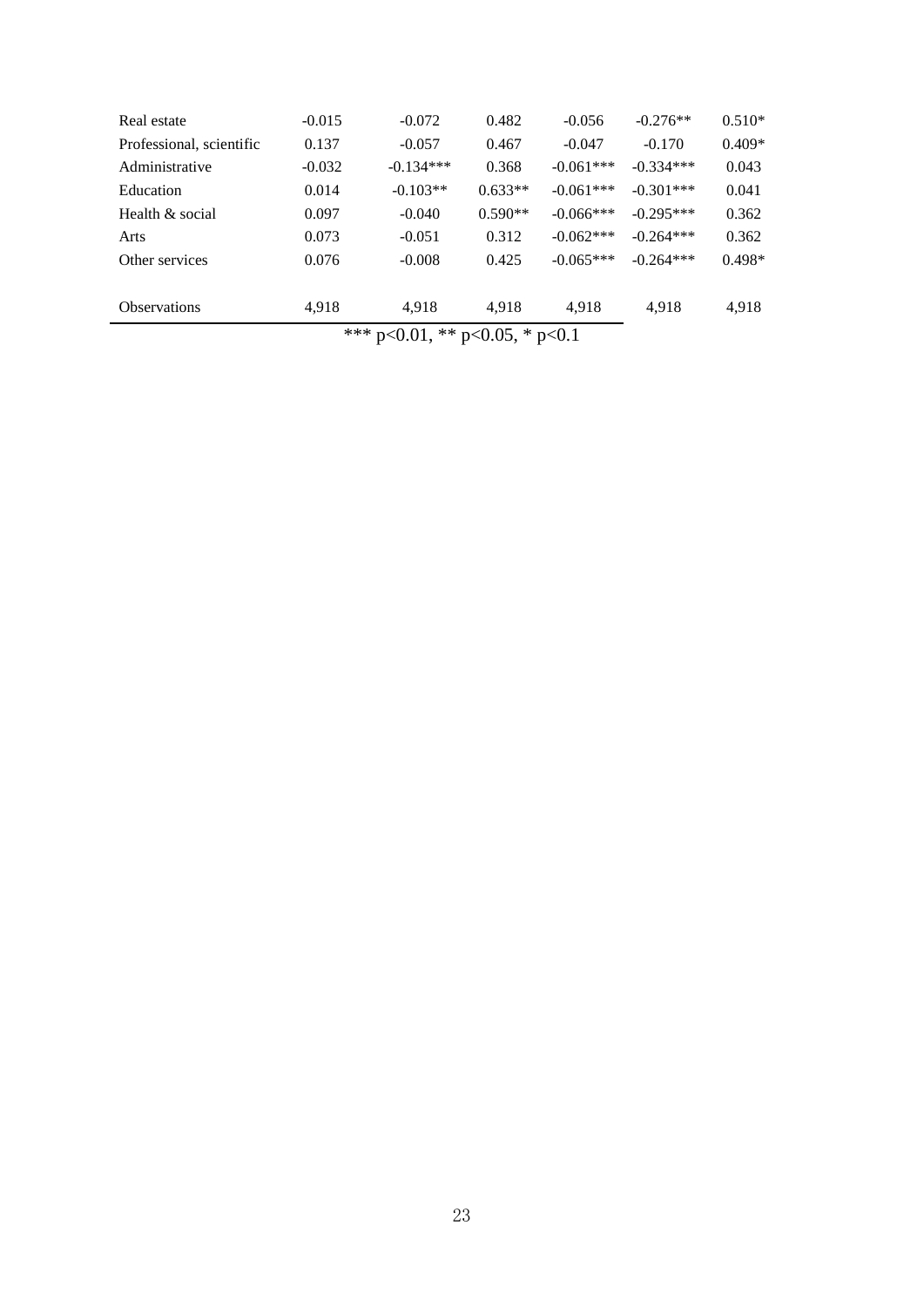#### **Data Appendix**

| Variable name         | <b>Description</b>                                                                      |
|-----------------------|-----------------------------------------------------------------------------------------|
| Mean wage             | average gross weekly wage paid to employees in firm                                     |
| Mean exper            | average years sppent in employment by employees of firm                                 |
| % Male                | % share of employees in firm who are male                                               |
| % Part-time           | % share of employees in firm who are part-time                                          |
| % basic education     | % share of employees in firm who have a primary level education                         |
| % Secondary education | % share of employees in firm who have a secondary level education                       |
| % Post-secondary      | % share of employees in firm who have a post-secondary level education                  |
| % Sub-degree          | % share of employees in firm who have a sub-tertiary level education                    |
| % Third-level         | % share of employees in firm who have a third level education                           |
| % Shift-workers       | % share of employees in firm who are shift workers                                      |
| % Professional        | % share of employees in firm who belong to professional bodies                          |
| Firm size             | number of employees in firm                                                             |
| TU density            | % share of employees in firm who belong to a trade-union                                |
| Collective bargaining | Binary variable indicating that firm has a collection agreement with trade-unions       |
| Consult on change     | Binary variable indicating that firm has a sytem in place for consulting with employees |
| Worker suggestions    | Binary variable indicating that firm has a employee suggestion scheme                   |
| HRM share             | % share of employees in firm who work in HR                                             |
| Manage develop        | Binary variable indicating that firm has a system for developing management competency  |
| Team perform man      | Binary variable indicating that firm has a system of team-based performance management  |
| Indiv develop         | Binary variable indicating that firm has a system of individual performance management  |
| % Migrants            | % share of employees in firm who are immigrants                                         |
| Grievance policy      | Binary variable indicating that firm has a clearly specified grievance policy           |
| Health policy         | Binary variable indicating that firm has a clearly specified health policy              |
| Equality policy       | Binary variable indicating that firm has a clearly specified equality policy            |
| <b>Bullying polcy</b> | Binary variable indicating that firm has a clearly specified bullying policy            |
| Indiv incent scheme   | % share of employees who participate in individual incentive schemes                    |
| Group incent scheme   | % share of employees who participate in group incentive schemes                         |
| Employee share scheme | % share of employees who participate in share schemes                                   |
| Profit sharing        | % share of employees who participate in profit sharing schemes                          |

#### **Workforce resistance**

Resist workload<br>Binary variable: firm is in highest quartile for workforce resistance to increased workload<br>Resist technology<br>Resist technology Resist technology<br>Resist supervision<br>Resist supervision<br>Resist supervision<br>Resist supervision Resist supervision<br>
Binary variable: firm is in highest quartile for workforce resistance to increased supervision<br>
Resist skills Resist skills<br>Binary variable: firm is in highest quartile for workforce resistance to increased skills<br>Resist unsociable<br> $\frac{1}{2}$ Resist unsociable<br>Binary variable: firm is in highest quartile for workforce resistance to unsociable hours<br>Resist authority Resist authority<br>
Resist terms<br>
Resist terms<br>
Resist terms<br>
Resist terms<br>
Resist terms<br>
Resist terms<br>
Resist terms<br>
Resist terms<br>
Resist terms<br>
Resist terms<br>
Resist terms<br>
Resisted by the procedure of the procedure to the Resist terms Binary variable: that firm is in highest quartile for workforce resistance to changes in terms  $\lambda$  Workload  $\lambda$  Workload continuous variable, mills ratio from resistance to increased workload equation  $\lambda$  Technology λ Technology continuous variable, mills ratio from resistance to increased technology equation  $Λ$  Supervision continuous variable, mills ratio from resistance to increased supervision equation  $Λ$  Skills continuous variable, mills ratio from resistance to increased skills equation